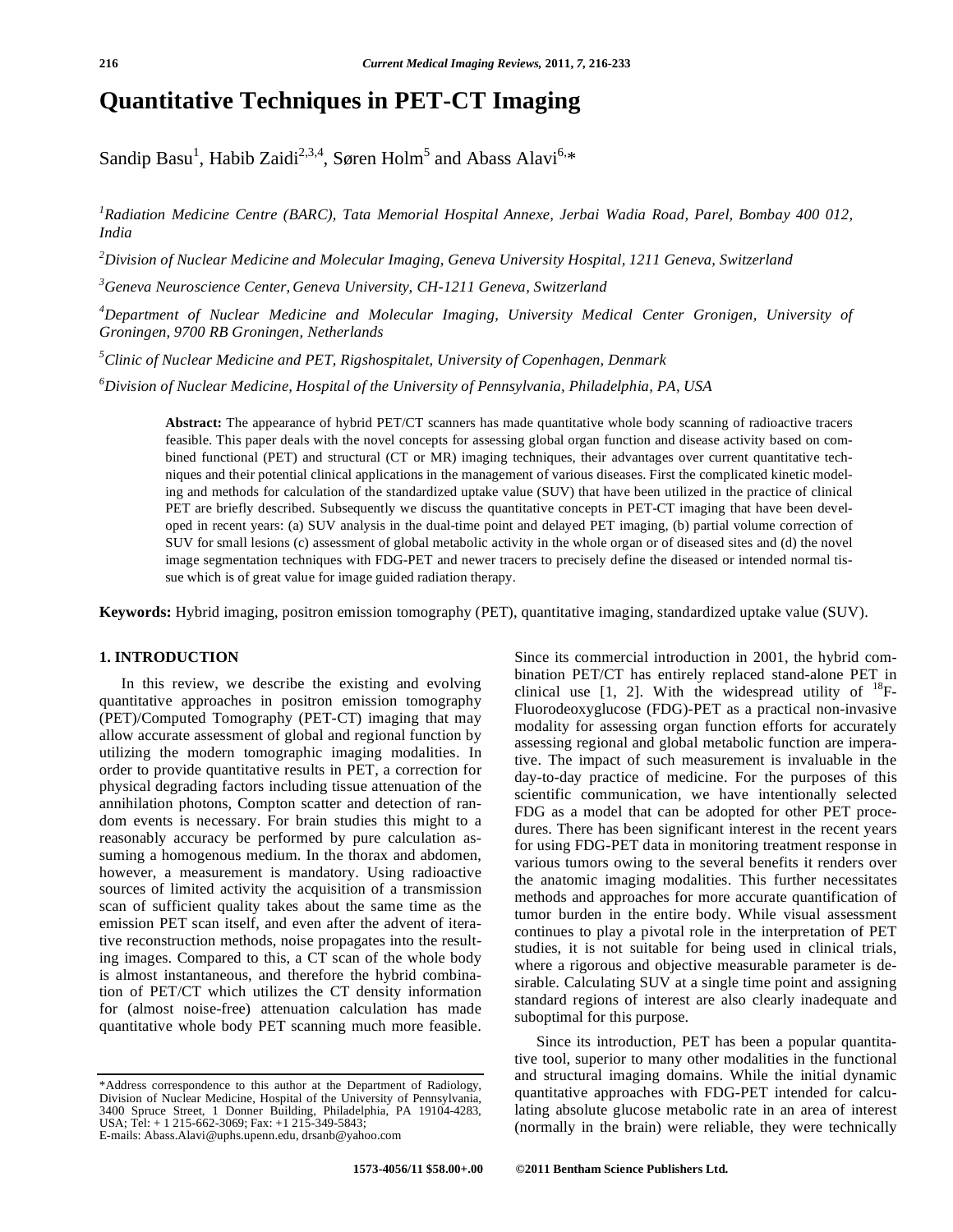demanding and required arterial blood sampling at multiple time points and encompassed complex mathematical procedures [3, 4]. These were, however, found to be impractical for routine use in a busy clinical setting. Quantitative imaging with PET, hence, has undergone constant refinements to develop quantitative methods that would be simple yet reasonably accurate and which could complement visual image interpretation and minimize the inter-observer variability [5].

# **2. PET DATA ANALYSIS: THE PARAMETERS**

The various methods of PET data analysis can be primarily classified into the following three major groups (the latter approach can be divided into 3 categories as shown below):

(i) Qualitative analysis or visual assessment;

(ii) Semi-quantitative analysis which includes standardized uptake value (SUV) and lesion to background ratio (L:B ratio), and

(iii) Absolute quantitative analysis;

- (a) Non-linear regression (NLR)
- (b) Patlak graphical analysis and derived methods, and
- (c) Simplified quantitative methods.

# **2.1 Quantitative Versus Visual Assessment of FDG Uptake**

The uptake in an abnormal focus in a FDG-PET study is the result of "metabolic contrast". Significant inter- and intra-observer variability of PET image interpretation can occur due to the subjective nature of the visual interpretation and has been a source of concern in clinical trials and treatment monitoring where objective assessments are essential. Consequently efforts have been made to define an objective quantitative technique that would be practical and at the same time reasonably accurate.

#### **2.2. Assessment of Absolute Glucose Metabolic Rate**

Mathematical compartmental modeling describes the behavior of FDG in various cells and was developed to describe the kinetics of the glucose analogues  $[$ <sup>14</sup>C]deoxyglucose and FDG in the pioneering work on tracer kinetic modeling [3-4, 6-8]. This kinetic modeling generates the quantitative metabolic rate that can measure FDG metabolism and also yields individual rate constants and thereby provides insight into the various components of glucose metabolism such as transport and phosphorylation. The tracer kinetic modeling of FDG is based upon a standard three-compartment kinetic model originally developed for the brain (Fig. 1). Compartment  $1(C_1)$  represents the arterial concentration of free FDG in plasma. It is an "open" compartment exchanging with other tissues in the body that are not measured in the experiment and therefore the "input function"  $C_1$  cannot be predicted within the model, but must be measured separately. For this reason, the name "two tissue compartment model" [9] may be preferred. The first tissue compartment  $(C_2)$  represents an extravascular pool of tracer in the tissue, which is available for phosphorylation, and the final compartment  $(C_3)$  is the concentration of FDG that has undergone phosphorylation by hexokinase. Dynamic scanning data coupled with rapid arterial blood sampling provide time-activity curves for the specific tumor, organ, or tissue under study. Utilizing non-linear least squares approximations these curves can be fit to obtain the various rate constants. In the mentioned kinetic modeling, the dephosphorylation of FDG-6-phosphate to FDG is generally ignored, although kinetic modeling that includes this reverse process, can lead to more accurate results.

The glucose metabolic rate (MRglu) is calculated by the following equation:

$$
MRglu = \frac{C_p}{LC} \times \frac{K_1 \cdot k_3}{k_2 + k_3} = \frac{C_p}{LC} \times K_i
$$
 (1)

where  $C_p$  = plasma glucose concentration,  $K_l$ ,  $k_2$  = rate constants for forward and reverse transport of FDG, respectively,  $k_3$  = rate of phosphorylation of FDG,  $K_i$  = net rate of influx of FDG, and  $LC =$  lumped constant relating FDG kinetics to that of glucose. Errors in accurately assessing MRglu, or  $K_i$ , include the variance and covariance of the rate constants extracted from the fitting procedure (dependent on the noise in the imaging data), partial volume effects, inaccurate assumptions underlying the model (such as a zero value for  $k_4$ ), and the contribution from blood pool activity in the imaging data. In addition, the lumped "constant" is actually a slowly varying function of  $C_p$ , and only in the brain is it known with some certainty  $[10-13]$ . From the initial description in brain imaging [14-15], the methods were subsequently extrapolated into tumor imaging, largely ignoring the unknown *LC*, i.e., focusing directly on FDG uptake as a surrogate measure. The methods described are non-linear regression, Patlak graphical analysis, and Patlak derived methods [16]. These methods (except for the simplified quantitative techniques) all involve dynamic scanning.



**Fig. (1).** Kinetic model of FDG behavior. In clinical pharmacology this type of model is traditionally named a "three compartment model" while the usual term within radiotracer modeling today is "two-tissue model" [9]. This emphasizes that  $C<sub>1</sub>$ , the concentration of unmetabolized activity in arterial plasma is determined by factors external to the model.  $C_2$  is the concentration of free tracer in the tissue under consideration, and  $C_3$  is concentration of tracer after phosphorylation.

The general advantages of dynamic quantitative approaches include the availability of dynamic data and a low dependency on imaging time. However there are certain disadvantages of dynamic quantitative approaches. They are complex, technically demanding and time consuming procedures; they require a dynamic scanning protocol; there is a need for arterial blood sampling (unless the heart or, during dynamic imaging, a blood-pool structure is in the field of view) to obtain a precise input function [16]. While this is true for brain PET studies, for heart studies such requirements may be easier to accomplish, as the input function can be obtained directly from heart images (left ventricle, aorta, atrium).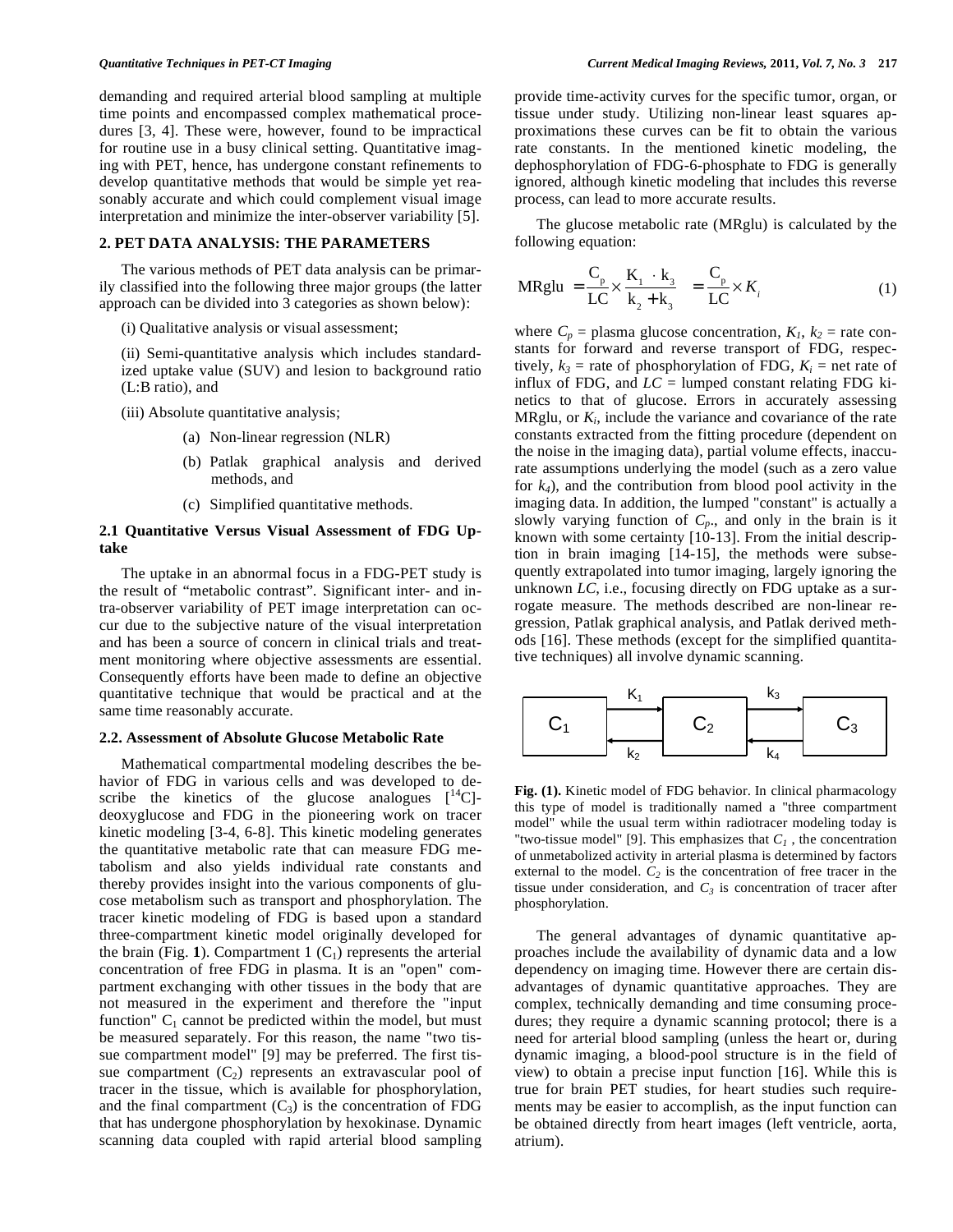In addition, dynamic scanning is a disadvantage in cancer patients with multiple lesions scattered throughout the body. The field of view of the study in dynamic imaging methods like NLR or Patlak-Gjedde analysis is limited to 1 bed position in routine use. Hence, lesions in the specific bed position can be assessed but additional scans are required to assess other lesions that may be evident in a whole body survey.

#### *2.2.1. Non-Linear Regression Analysis*

In this method, the net rate of FDG influx  $(K_i)$  is estimated from dynamic PET data and from a standard twotissue compartment model, arterial input function, and nonlinear regression analysis [8]. The advantages of this technique are that it is quantitative, independent of uptake period, and provides insight into various rate constants. The usual disadvantages of a dynamic study make its implementation complex.

#### *2.2.2. Patlak–Gjedde Graphical Analysis*

In this technique, that was initially described by Patlak [15], the regional concentration at time t after injection can be described by the following equation:

$$
c(t) = \lambda \cdot c_p(t) + K_i \int_0^t c_p(\tau) d\tau
$$
 (2)

where

 $c(t)$  = activity in the tissue as measured by the PET scanner at time *t*,

 $c_p(t)$  = concentration of FDG in the plasma,

 $\lambda$ = distribution volume of FDG,

 $K_i$  = net rate of FDG influx into the tissue, and

## $\tau$  is a dummy integration variable

The only kinetic assumption is the existence of an irreversible binding compartment. Division on both sides of the equation with the plasma concentration  $c_p(t)$  performs a "linearization" which allows  $K_i$  to be determined as the slope in a simple plot.

The advantages of this technique include: (i) it is more robust compared to NLR method; (ii) compared to NLR analysis it uses a simplified scanning protocol, avoids noise amplification, and (iii) can generate parametric images. The disadvantages include (i) it still requires dynamic scanning, although not necessarily from the injection, and (ii) compared to NLR analysis, individual rate constants like  $K_l$  and *K3* cannot be obtained.

#### *2.2.3. Simplified Kinetic Methods*

The autoradiographic method of Sokoloff (developed for the rat brain) [6, 17] allows a reasonable accurate determination of  $CMR_{gl}$  from one static scan, but still requires (arterial) blood sampling from the time of injection to the end of the scan in order to determine the integrated FDG supply to the tissue. The method described by Hunter *et al.* [18] requires only a static scan and a few (venous) blood samples during the scan. These samples are then utilized to scale a population-derived average plasma curve. This method is able to estimate glucose metabolism without the need for a dynamic scan and with a substantially reduced blood sampling protocol. Compared to the SUV method, it takes into account changes in plasma clearance. A potential drawback of this method is that the correction for differences in plasma clearance is only a first-order correction (the peak is assumed to be constant). This method needs to be validated in a large patient population. Sandell *et al.* [19] suggested the use of red blood cells as a "reference" tissue, assuming that the accumulated FDG here can be taken to represent the integral of the input function needed in the autoradiographic method of Sokoloff One potential application would be quantitative studies in children where sampling of the full input curve is

# **3. STANDARDIZED UPTAKE VALUE (SUV): PO-TENTIALS AND PITFALLS**

an ethical problem.

A few synonyms have been used in the literature for SUV: Differential absorption ratio (DAR), differential uptake ratio (DUR), or standardized uptake ratio (SUR).

SUV is the most widely utilized semi-quantitative index in the clinical PET centers across the world. It provides a semi-quantitative measure of FDG metabolism and is defined as the tissue concentration of tracer, as measured by PET (at any given time), divided by the injected dose normalized to patient weight multiplied by a decay factor [20]. It is calculated<sup>1</sup> by dividing the activity concentration in the region of interest (ROI) drawn around the lesion (MBq/mL) by the injected dose (MBq) divided by the body weight (g):

$$
SUV = \frac{Mean\,ROI\, concentration\,(MBq\,/\,ml)}{Injected\, dose\,(MBq)/Body\,weight(g)} \times \frac{1}{decay\,factor\,of^{18}F}
$$
\n(3)

It follows from this definition that if no activity were excreted, a uniform distribution would have the value  $SUV = 1$ (with the approximation of average body density being 1 g/ml). Note also that the activity unit cancels out, showing that as long as the PET scanner is calibrated in units of the dose calibrator actually used for measuring the patient activity, the accuracy of that calibrator does not affect the result. Although dose calibrator measurements ideally should be traceable to national standards, this fact is likely to reduce variability in SUV between centers and over time, compared to "absolute" measurements.

# **3.1. Advantages and Shortcomings of Simple SUV Measurements**

SUV estimation is usually an automated procedure and can be readily calculated with current software supplied with commercial PET scanners. There exists a linear relationship between the SUV and the rate of glucose metabolism as measured by kinetic modeling. Two studies [21, 22] have documented this and registered correlation coefficients of 0.91 and 0.84, respectively. The correlation improves further

<u>.</u>

<sup>&</sup>lt;sup>1</sup> Despite the wording in this definition ("as measured by PET", "in the ROI drawn") we shall assume that there exists an "ideal" SUV, as determined by an ideal PET scanner, to which we compare. Only in this sense is it meaningful to say, e.g., that a measured SUV is underestimated due to resolution or other effects. A similar argument might be used for the timing, but as described we maintain here that SUV is a function of time.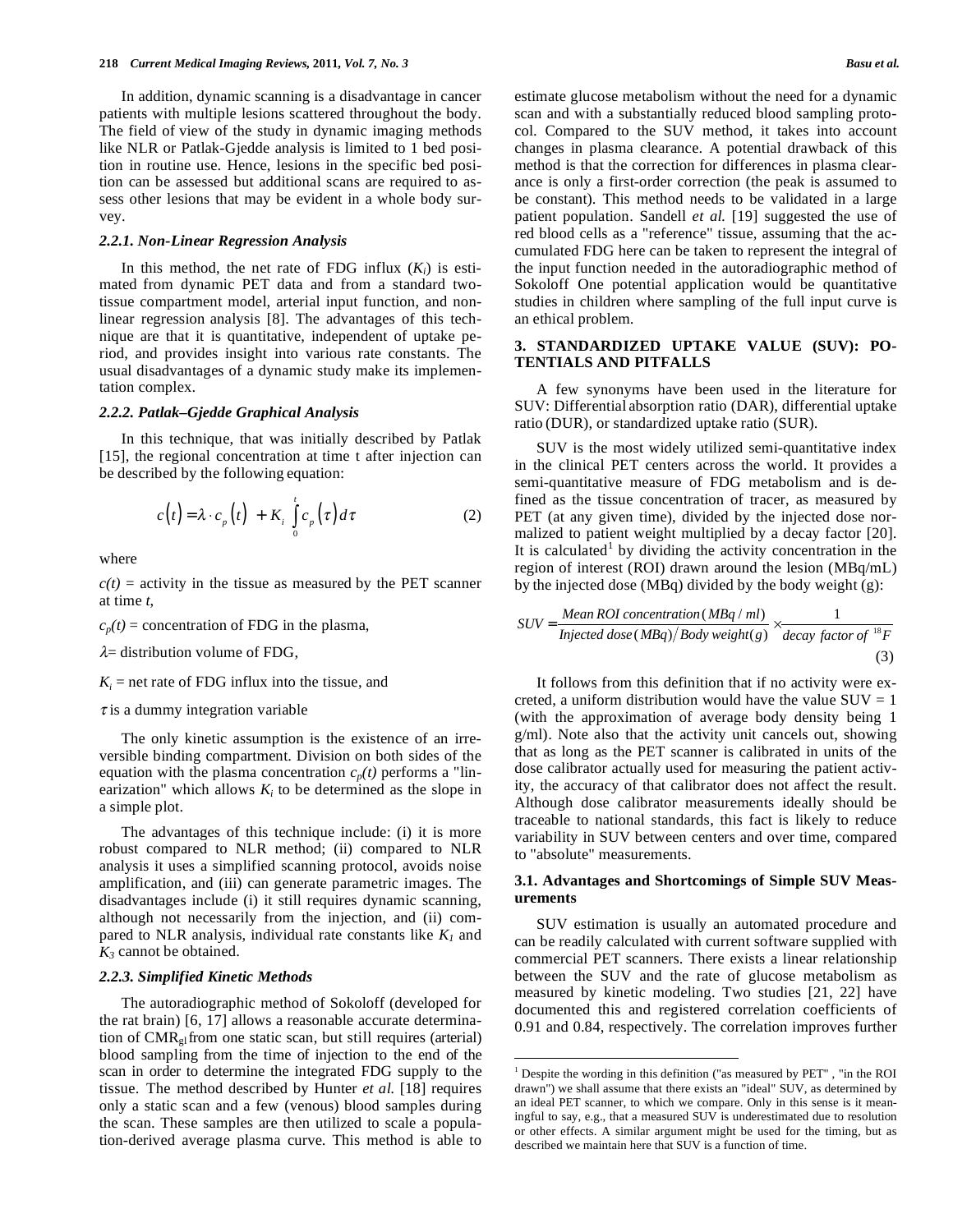**Table 1. Factors Influencing Standardized Uptake Value (SUV) Determination for FDG at Intended Regions of Interest, their Undesirable Effects, and Associated Required Corrective Measures. (Based on Basu** *et al.* **[95] with permission from Elsevier Inc.)** 

#### **A. Patient Related Factors**

| Factor                      | <b>Effects</b>                                                                                                  | <b>Corrective Measures</b>                                                                            |
|-----------------------------|-----------------------------------------------------------------------------------------------------------------|-------------------------------------------------------------------------------------------------------|
| Body size and habitus (3.3) | SUV in obese patients overestimates FDG<br>uptake relative to normal patients                                   | Use of lean body mass $(SUV_{LBM})$ or body surface area<br>$(SUV_{BSA})$                             |
| Serum glucose levels (3.4)  | Reduced FDG uptake in target tissues with<br>increasing blood glucose levels, i,e, both<br>SUV and FDG are low. | Control of blood glucose before administering FDG and<br>applying correction factor for glucose level |
| Organ and lesion motion     | Reduction of SUV                                                                                                | Respiratory gating or 4D reconstruction                                                               |

#### **B. Technical Factors**

| Factor                                                                                                                  | <b>Effects</b>                                                                                        | <b>Corrective Measures</b>                                                                                                             |
|-------------------------------------------------------------------------------------------------------------------------|-------------------------------------------------------------------------------------------------------|----------------------------------------------------------------------------------------------------------------------------------------|
| Duration of uptake period (3.5)                                                                                         | Increase in SUV with increasing time in<br>malignant lesions                                          | Standardization of time of image acquisition                                                                                           |
| Attenuation correction and reconstruction<br>methods (spatial filter kernel, image resolution,<br>number of iterations) | Underestimation of SUV with highly<br>smoothed reconstruction                                         | Standardize acquisition and reconstruction algorithms                                                                                  |
| Partial-volume effects (4.1, 4.2)                                                                                       | Underestimation of SUV in lesions with<br>diameters smaller than $2-3 \times$ spatial reso-<br>lution | Adopt an optimal partial volume correction factor                                                                                      |
| Size of the ROI and non-uniformity of tracer<br>distribution in the lesion                                              | Low $\text{SUV}_{\text{mean}}$ for large ROIs and high<br>random errors in smaller ROIs               | Standard size ROIs placed reproducibly in the same loca-<br>tion, $\text{SUV}_{\text{max}}$ preferable to $\text{SUV}_{\text{mean}}$ . |
| Organ and lesion motion                                                                                                 | Mismatch between EM and CT data                                                                       | Respiratory gating or 4D reconstruction                                                                                                |

when body surface area or lean body mass is used for normalization rather than body weight. The SUV method is technically less demanding and computationally simple (with no requirement for blood sampling) and requires considerably less scanner time than the dynamic acquisition protocols. As a result, this method has replaced the more cumbersome dynamic procedures in clinical practice for assessing metabolism in the tumors and other diseases.

# **3.2. Factors Affecting the Reliability of SUV**

The common calibration of scanner and dose calibrator, of course, is essential. Several other factors can affect the reliability of SUV [23]. These can be divided into (i) injection related (ii) patient related, and (iii) technical factors comprising acquisition, reconstruction and evaluation. The description of (ii) and (iii) are detailed in (Table **1**). The injection related factors comprise degree of infiltration of administered FDG dose at the site of injection, residual activity in the syringe and correction for the decay of the injected dose from time of dose measurement to scan, all factors that affect the denominator of eq. (3).

There are many factors that could affect the accuracy of quantification with PET/CT imaging. The most challenging one has been with imaging of thoracic lesions or non-small cell cancer in which respiratory motion could impact the diagnostic and staging accuracy. Misregistration between the CT and PET data due to respiratory motion in the thorax and abdomen was reported soon after commercial introduction of PET/CT and has been one of the most challenging research topics in PET/CT. Fast gantry rotation of less than 1 s per revolution and a large detector coverage of >2 cm enable a CT scan of over 100 cm in the cranial-caudal direction in 20 s. On the other hand, it normally takes 2 to 5 min to acquire the PET data of every 15 cm. The temporal resolutions of CT and PET are very different: less than 1 s for CT and about one respiratory cycle for PET. This mismatch in the temporal resolution may cause a misalignment of the tumor position between the CT and PET data, and may compromise quantification of PET data.

Respiratory gating is another important development in PET/CT for RT. Although, 4D-PET can also be performed on this PET/CT for RT, its application has been limited due to the total acquisition time of approaching 40 min. Most of the patients cannot hold their arms up over their heads for over 30 min and the long acquisition time could induce patient motion and compromise the PET/CT study. Moreover, the statistics of 4D-PET is poor due to splitting-up the coincidence events into multiple bins or phases for 4D-PET, and the spatial resolution of PET in general is only around 5-10 mm. 4D-PET with respiratory gating increases the SUV and improves the consistency of tumor volumes between PET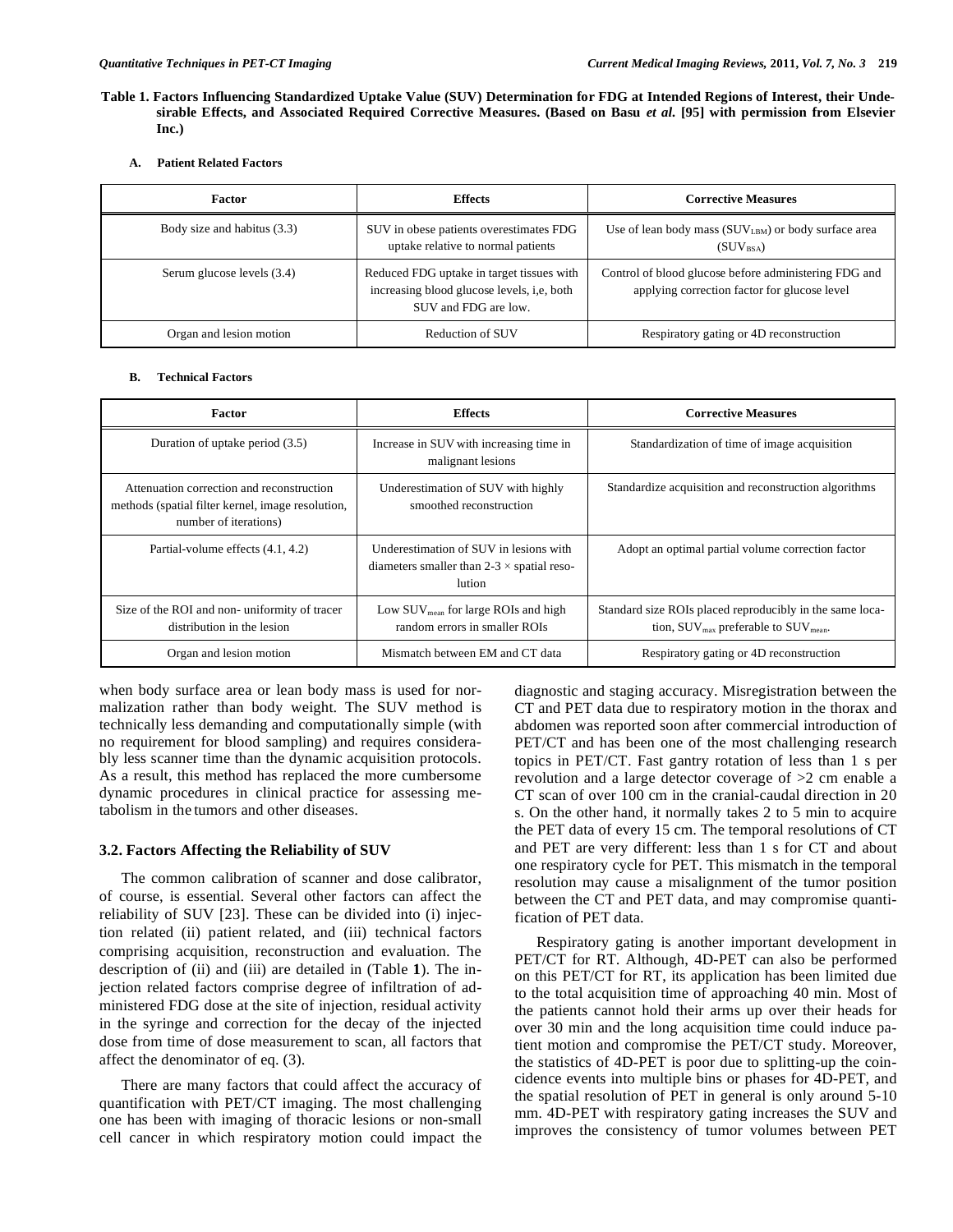and CT. In contrast, 4D-CT can be performed in less than 2 min for the coverage of the whole lungs. There is normally high contrast between the lung tumor and the parenchyma except when the lung tumor is connected to a similar tissue density of the mediastinum and chest wall.

#### **3.3. SUV Dependence on Body Habitus**

In most current generation PET scanners, the SUV is normalized to patient body weight (designated as  $\text{SUV}_{BW}$ ). However, body habitus may also be important, since adipose tissue typically demonstrates lower FDG uptake compared to other tissues owing to much less metabolic activity. Consequently, in heavier patients with a high fraction of total body fat, SUV overestimates the metabolic activity in non-adipose tissues compared to the situation in patients of normal weight. Studies have investigated the feasibility of correcting SUV with regard to other parameters such as lean body mass  $(SUV<sub>LBM</sub>)$  and body surface area  $(SUV<sub>BSA</sub>)$  and found them to be superior  $[24-26]$  compared to  $\text{SUV}_{BW}$ . The latter corrective methods reduce the variation of SUV related to the patient body composition and habitus. Due to the complex power-dependency of BSA on BW,  $\text{SUV}_{\text{BSA}}=1$  does not have the same simple interpretation as for  $\text{SUV}_{BW}$ .

Kim *et al.* [24] examined the value of normalization of SUV with body surface area  $(SUV_{BSA})$  in 44 patients with cancer with body weights ranging from of 45 to 115 kg. They observed a strong positive correlation between  $\text{SUV}_{BW}$ and body weight but only a weak correlation between SU- $V<sub>BSA</sub>$  and body weight with a near flat regression line. These authors concluded that  $\text{SUV}_{BW}$  overestimates FDG uptake in large patients and that  $\text{SUV}_{\text{BSA}}$  is preferable over  $\text{SUV}_{\text{BW}}$ . Subsequently two studies have confirmed this observation, and have concluded that SUV<sub>BSA</sub> was superior to both  $\text{SUV}_{BW}$  and  $\text{SUV}_{LBM}$ . Graham *et al.* [27] took this a step further and derived (fitted) a normalization based on a function of BSA and BW (i.e., height and weight), the result of which turned out to be a power function of weight alone. Zasadny *et al.* [28] addressed the same concern by studying the relationship between SUVs in normal tissues and body weight in 28 nondiabetic women with newly diagnosed untreated primary breast cancer with body weights ranging from 45 to 107 kg, and observed a positive correlation between SUV and body weight for liver and spleen metabolic activity. In heavy patients, SUVs for these tissues were up to two times higher than those of the lighter patients. They concluded that correction of SUV for lean body mass (SUV<sub>LBM</sub>) eliminated the weight dependence of the SUV. Nevertheless, some authors feel that these differences between the normalization methods are small except in very obese patients [29].

### **3.4. SUV Dependence on Blood Glucose Level**

Several studies have demonstrated that SUVs of malignant lesions depend substantially upon the glycemic status. Hyperinsulinemia leads to enhanced glycolysis in adipose tissue and in muscles, and thereby reduce SUV values in other tissues. Note that, unlike in the dependency of body habitus, the reduced SUV here correctly describes a reduced FDG uptake. Most PET centers usually require a maximum plasma glucose level ranging from 150 to 200 mg/dl in patients undergoing FDG-PET studies. Interestingly, Zhuang *et*  *al.* [30] noted that the effects of glucose concentration differ between malignant and inflammatory processes. They observed that elevated blood glucose levels up to 250 mg/dl do not appear to affect the SUV in the inflammatory or other benign lesions.

### **3.5. SUV Changes Over Time in Malignant and Benign Tissues**

Currently most centers employ SUV measurement at a single time point by assigning a standard ROI. It is obvious that variations in the time interval between tracer injection and image acquisition (i.e. FDG uptake period) substantially influence SUV. It must be noted, that due to the duration of the scan itself and its typical composition of a number of axial fields-of-view, a certain time difference within the body is unavoidable. In comparisons of sequential patient scans the effect is minimized by using standard protocols, always scanning in the same direction. Hamberg *et al.* [31] demonstrated that the equilibrium time (no change in concentration of this compound) in bronchial carcinoma varied from 4-6 hours post-injection, and decreased after therapy to 2-3 hours post-injection. These authors concluded that the time interval of 45–60 minutes leads to values of SUV, significantly under the potential maximum because, in most tumors, FDG uptake continues to rise beyond this period, and typically does not reach a plateau for several hours. Lodge *et al.* [32] also noted that in high-grade sarcomas maximal FDG was found at 4 hours whereas such equilibrium was achieved within 30 minutes in benign lesions. Investigators at the University of Pennsylvania, in their study of FDG uptake over extended time periods (over 8 hours) in patients with non small cell lung cancer showed that while tumor sites revealed increased uptake of FDG over 3-4 hours, surrounding normal tissues showed declining values with time. These data indicate that SUV in normal and abnormal tissues change substantially over time and therefore the time interval between the administration and imaging should be taken into consideration in such measurements.

Also, there exists considerable overlap between active inflammatory processes and malignant lesions when SUV is employed for this distinction. Therefore, a threshold value for SUV alone cannot be employed to differentiate between the two. Several approaches have been explored to enhance the specificity of FDG-PET for assessing potential malignant lesions. For example, dual-time point FDG-PET imaging has been utilized in assessing various malignancies including those of the head and neck [33], lung [34], breast [35-37] cervix [38], gallbladder [39], and central nervous system [40]. The theoretical basis for the role of this approach in this setting lies in the fact that dephosphorylation in tumor cells is either absent or very slow compared to that in normal cells due to their low glucose-6-phosphatase content. This results in a build up of contrast between malignant lesions and the normal tissues with time which further increases lesion detectability on delayed images. This approach has been tested by several investigators as a potential way to distinguish malignant from benign lesions.

Hustinx *et al.* [33] examined the utility of dual-time point scanning in 21 patients with head and neck cancer who were scanned serially at two time points, the first at 70 minutes (range 47-112) and the second at 98 minutes (range 77-142)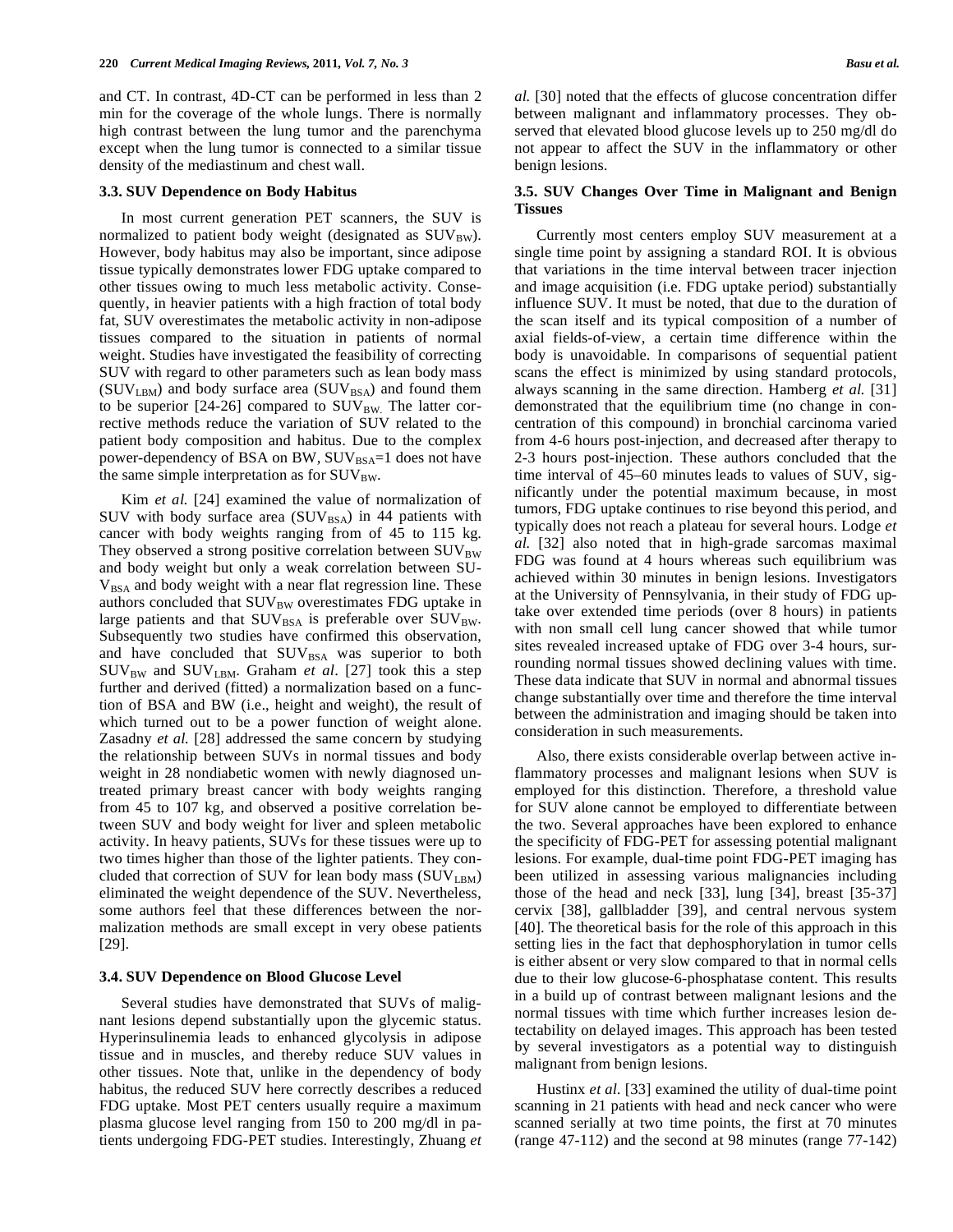after the intravenous injection of FDG. The mean interval between emission scans was 28 minutes (range 13-49). SUVs were generated for the cerebellum, tongue, larynx, malignant lesion, and a matched contralateral site. The ratio of tumor SUV to contralateral SUV increased by  $23\% \pm 29\%$ over time whereas this ratio for inflammatory sites increased by only 5%  $\pm$  15% (p=0.07). They proposed this approach as a useful means for differentiating malignant lesions from inflammation and non-specific uptake in normal tissues.

Matthies *et al.* [34] investigated this method for the assessment of pulmonary nodules. Thirty six patients with 38 known or suspected malignant pulmonary nodules underwent PET scanning of the thorax at 2 time points: the first was at 70 minutes (range, 56-110) and the second was at 123 minutes (range, 100-163) after the intravenous administration of FDG. In this study, single-time point PET scanning with a threshold SUV of 2.5 (at time point 1) had a sensitivity of 80% and a specificity of 94%, while dual-time point scanning with a threshold value of a 10% increase in SUV between the first and second time points provided a sensitivity of 100% and a specificity of 89%.

Recent studies by Kumar *et al.* [36] and Mavi *et al.* [37] reported high sensitivity, specificity, and accuracy in breast carcinoma with a dual-time point approach. Lesion detectability increased from 83% at 1.5 hour images to 93% at 3 hour images in a study by Boerner *et al.* [35] in breast carcinoma.

Ma *et al.* [38] examined the usefulness of this technique in detecting para-aortic lymph node (PALN) metastases from cervical cancer. These data revealed that an additional scan at 3 hours is helpful for detecting PALN, especially for lower PALN metastases. Nishiyama *et al.* [39] investigated this approach in gallbladder carcinoma and concluded that delayed FDG-PET is more helpful than early FDG-PET for evaluating this cancer. Spence *et al.* [40] applied this method in supratentorial gliomas coupled with kinetic modeling. The estimated  $k_4$  values for tumors were not significantly different from those of cerebral gray matter (GM) in early imaging but were lower at the delayed times. A report by Zhuang *et al.* [41] revealed an increase in SUV on delayed scans in known malignant lesions, whereas the SUVs of benign lung nodules decreased slightly over time. In contrast, the SUVs of the inflammatory lesions caused by radiation therapy and those of the lesions of painful lower limb prostheses remained stable over time. The application of this approach to predict the nature of the bone marrow FDG uptake was studied by Houseni *et al.* [42]. They noted that malignant lesions in the bone marrow result in significantly higher levels of FDG uptake over time than those affected by chemotherapeutic agents.

In many of these studies, the dual-time point approach improved both the sensitivity and the specificity of PET for various malignancies, including breast, lung, and head and neck cancers. This can be explained as follows: increasing FDG uptake over time in the malignant lesions allows differentiating them from benign etiologies with higher specificity, whereas increased lesion-to-background ratio (resulting from a combination of FDG washout from the surrounding normal tissues and enhanced FDG uptake in cancer) leads to higher sensitivity for detecting cancer. This is a noteworthy observation, as there is usually a trade-off between sensitivity and specificity for most other diagnostic tests when a new approach is adopted.

#### **4. FUTURE IMPLICATIONS**

In summary, several studies have demonstrated that absolute SUV measurement does not always allow for optimal separation of malignant from benign lesions. Change in SUV over time may prove to be useful for improving the accuracy of FDG-PET imaging for this purpose. Delaying FDG-PET imaging beyond the traditional 1 hour time should also be considered since most lesions show increasing FDG uptake over the time up to several hours. When comparing lesions and in the same lesions noted on images the SUV should be measured at same time point to enhance its reliability.

# **4.1. Correction of SUV for the Partial Volume Effect (PVE)**

The partial volume effect (PVE) is an important factor for measuring the radiotracer concentration with accuracy. This is mostly related to the scanner resolution and is applicable to (homogeneous) objects with sizes less than 2-3 times the spatial resolution of the PET scanner. In addition, physiological and patient motions during data acquisition are also major factors in degrading spatial resolution, thereby also contributing to the PVE. It is important to realize the problems related to internal organ and lesion motion and the actual possibility to account and compensate for it by using 4D respiratory gated (RG) PET/CT acquisition techniques. In fact 4D RG PET/CT can significantly contribute to improve the quantification in PET/CT not only because these techniques allow accounting and compensating for the lesion motion but also because they allow the best spatial and temporal match between PET and CT data to be obtained. This is an important point also for all the dual-point and follow up clinical protocols in order to avoid the attenuation correction errors occuring from possible mismatch caused by organ and lesion motion.

The phenomenon of PVE is akin to what is observed with other imaging techniques including SPECT and structural imaging. Though extensively addressed in brain PET studies [43-49], this is a major source of concern in optimal assessment of malignant lesions [50]. Typically, the best resolution (as measured by laboratory experiments) achieved by the modern generation of clinical whole-body PET scanners is at best 4 mm [51]. However, in clinical practice the actual spatial resolution of the reconstructed images is substantially less than that specified by phantom experiments owing to the limited statistics in the acquired data sets and the limitations of the reconstruction algorithms. This limited spatial resolution does not allow for an accurate measurement of the true SUV in structures and lesions less than 2-3 times the spatial resolution of the PET scanner as defined by the full-width at half-maximum (FWHM) of a point spread function. It is well known that the contrast between the lesion and the surrounding background decreases as the size of the lesion becomes smaller, and may disappear completely beyond a certain point [52]. While many physicians refer to the SUV of 2.5 to discriminate between benign and malignant lung lesions, such a value is well recognized as an arbitrary threshold de-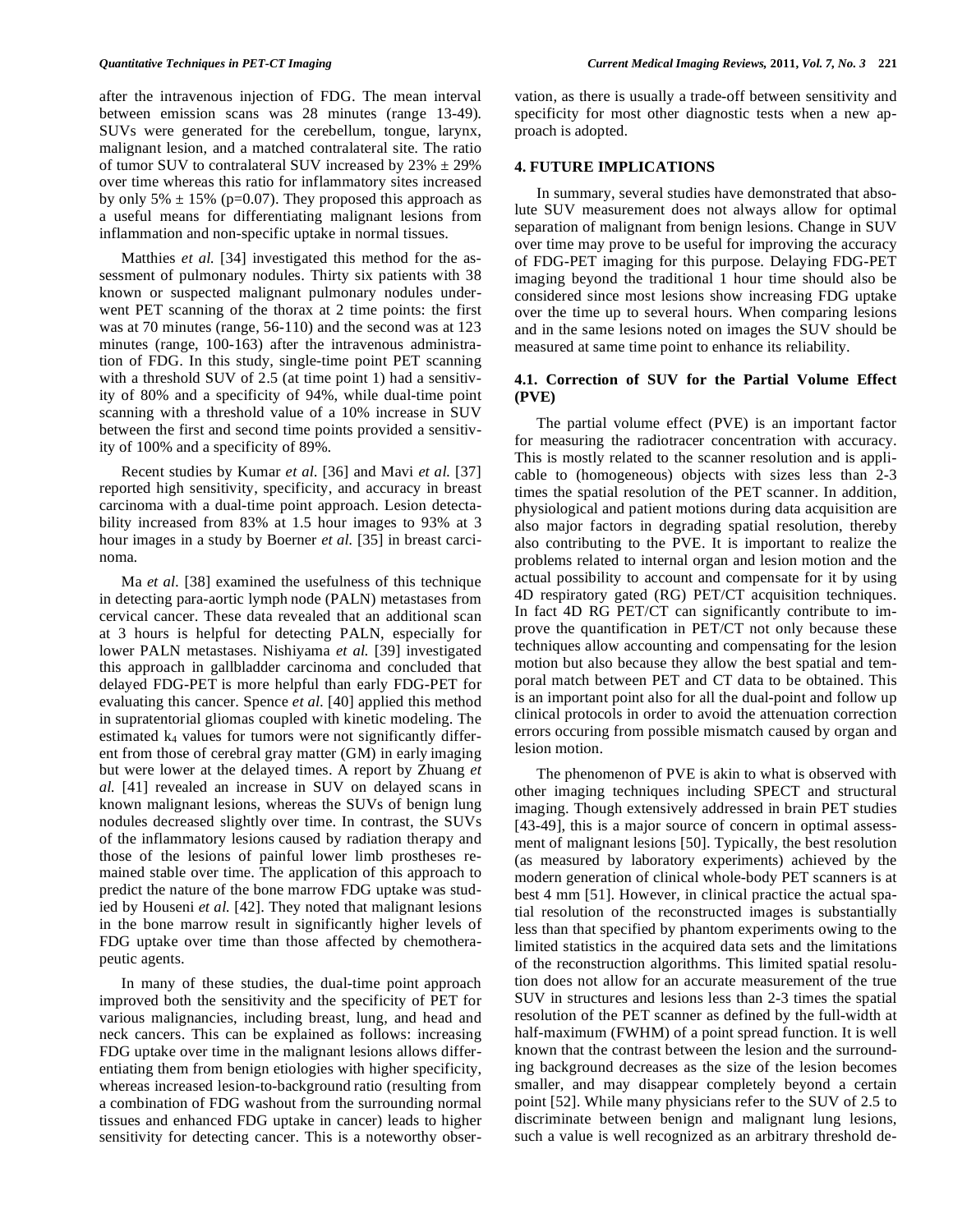

Fig. (2). A. Profile of small lung nodule with uniform FDG uptake using "ideal" PET scanner with perfect spatial resolution; normal lung tissue showing uniformly low FDG activity. **B.** Profile of measured FDG activity with current PET scanner technology through the same nodule in same lung (thick-lined curve). The true distribution of FDG (ideal profile) is indicated by broken line. Note that area under profile assuming the "ideal" PET scanner indicated in A is equal to that using current PET scanner indicated in B. The mentioned fig. 2D (not reproduced here) merely shows the placement of the two circular regions on top of the lung nodule. Reprinted with permission of Springer Science and Business Media from Hickeson *et al.* [54].



**Fig. (3).** SUVs of benign and malignant lung lesions measuring equal to or less than 2 cm using uncorrected and corrected maximal voxel determinations. Reprinted with kind permission of Springer Science and Business Media from Hickeson *et al.* [54].

pending on PET scanner used, acquisition parameters and reconstruction algorithm.

Several approaches to minimize PVE have been described. Broadly they can be categorized into three groups based on the underlying principles [53]: (i) methods that correct for resolution losses after reconstruction of images using various models, (ii) methods that incorporate PVE modeling within the reconstruction process and (iii) methods that use the size of the lesion as determined by anatomic imaging data (e.g. CT/MRI) to correct for PVE.

**Factors affecting Recovery coefficients (RCs)**: These include lesion to background (L/B) ratio, matrix size and so on. Furthermore, it should be pointed out that RCs are usually obtained in a static condition (no motion) but are then applied to lesions which most of the time are moving. We shall describe the latter approach in more detail, which is probably the most practical one in the clinical settings.

With partial volume correction, Hickeson *et al.* [54] investigated this effect in the assessment of pulmonary lesions, and noted that there is a significant underestimation of SUV in lesions smaller than 2 cm in size. By correcting the measured value by using lesion size measured from the CT scan (which was assumed to represent the true size of the lesion), improved differentiation between malignant and benign lesions was achieved.

Hickeson *et al.* [54] reported an increase in accuracy from 58% to 89% in the metabolic activity of lung nodules measuring less than 2 cm when a SUV threshold of 2.5 was adopted to distinguish between benign and malignant lesions (Figs. **2–4**). In this study, each lesion's SUV was determined by using two different methods. The maximum voxel SUV was determined in a circular ROI with a diameter of 0.8 cm (two voxels) at the plane with maximal FDG uptake in the lesion. In the second method, the SUV was corrected for underestimation of the true metabolic activity of the entire lesion because of the suboptimal spatial resolution and the PVE. Two ROIs were drawn around the lesion. The smaller of the two included all voxels associated with the lesion. In practice, this was drawn at least 0.8 cm outside the 50% uptake level of the maximum activity to include all of the counts resulting from the solitary pulmonary nodule. The second larger ROI surrounded the smaller ROI as well as its surrounding background. Thus, lesion background could be determined from the average uptake outside the smaller ROI and inside the larger ROI. Note that the halfway point between the maximum lesion activity and the surrounding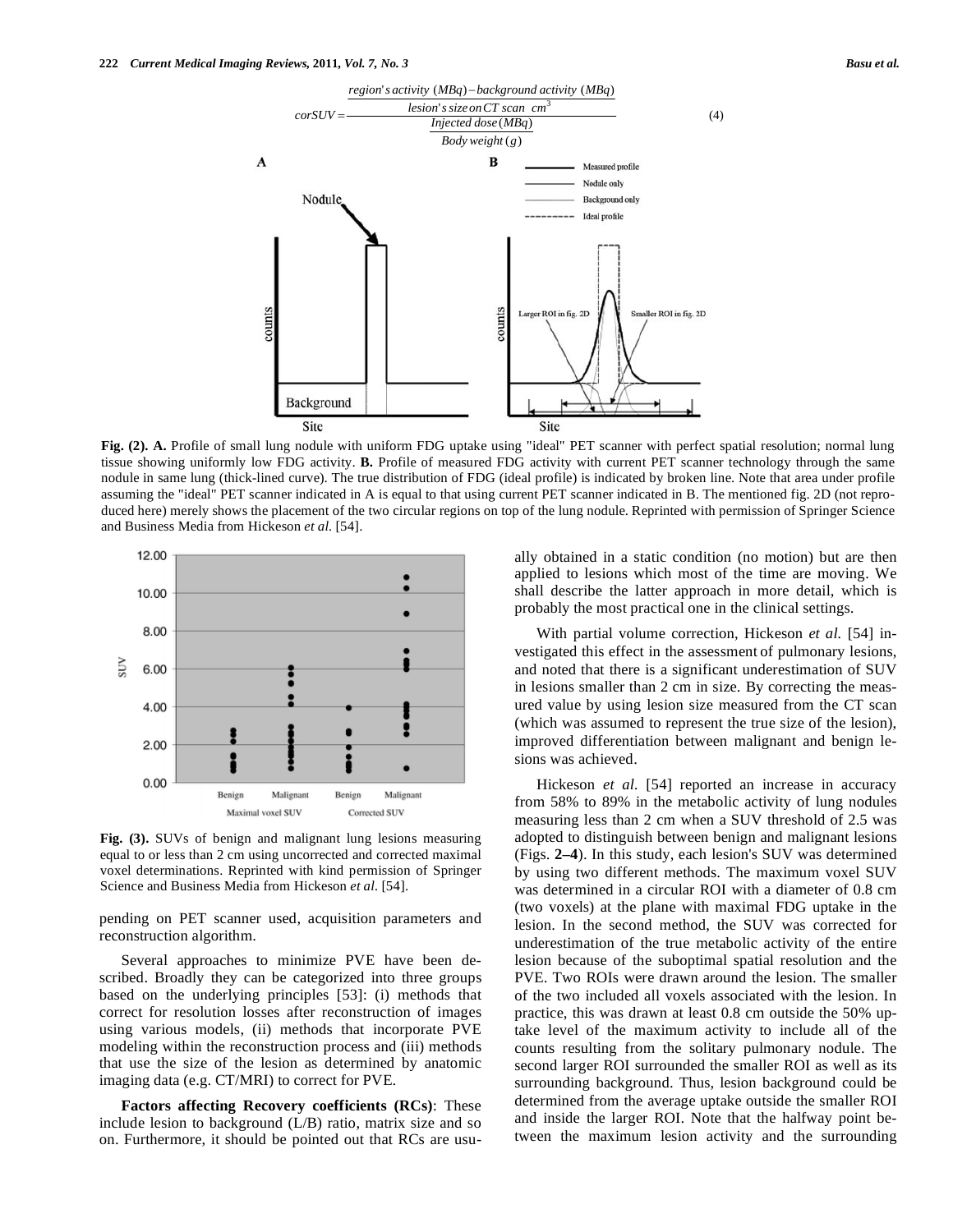

**Fig. (4).** SUVs of benign and malignant lung lesions measuring more than 2 cm using both methods. Reprinted with kind permission of Springer Science and Business Media from Hickeson *et al.* [54].

background activity is frequently used as the true size of the lesion. The background uptake was then subtracted from the average uptake in the small ROI. Therefore, the corrected SUV was calculated by including the injected dose, the patient's weight, and time after injection by using the following formula:



Avril *et al.* [29] examined the role of a similar approach in breast cancer, and noted that correction of SUV for the PVE and normalization for blood glucose level yielded the highest diagnostic accuracy among several PET quantitative procedures. Lubberink *et al.* [55] compared the results of  $110m<sub>Im-DE</sub>$  $n<sup>a</sup>$ In-DTPA-D-Phe<sup>1</sup>-octreotide PET images with those of the  $^{111}$ In-DTPA-D-Phe<sup>1</sup>-octreotide SPECT scans, and observed that partial volume correction greatly improved detection of small tumors and allowed accurate quantitation of tracer concentration in lesions of various sizes (Fig. **5**). From these studies, it is clear that PVE correction is crucial in the measurement of tumor FDG uptake in the small lesions. It is of importance when monitoring response to therapeutic intervention, where the reduction in the size of a tumor could result in underestimation of the true concentration of compounds such as FDG in the intended sites. It should be noted, that inhomogeneities in a large tumour may still cause the reported  $\text{SUV}_{\text{max}}$  to be too low, even if the overall size of the tumour exceeds 3 times the scanner FWHM.

#### **4.2. Applications of PVE Correction in Neurology**

Correction for partial volume correction was studied already in the 1980s when CT and low resolution PET instruments were utilized to examine patients with Alzheimer's disease (AD) and other central nervous system disorders that usually result in cerebral atrophy [43]. This technique was later investigated by using modern segmentation methodologies and high resolution MR imaging [56, 57]. The latter has allowed for accurate measurement of gray matter (GM) and white matter (WM) as well as cerebral spinal fluid (CSF) volumes in the brain [58, 59].

Kohn *et al.* [58] described a new computerized system developed to process standard spin-echo magnetic resonance imaging data for estimation of brain parenchyma and cere-



**Fig. (5).** Sphere recovery functions for partial volume correction for <sup>110m</sup>In-PET, <sup>111</sup>In-SPECT, and <sup>18</sup>F FDG-PET. Reprinted by permission of the Society of Nuclear Medicine from Lubberink *et al.* [55].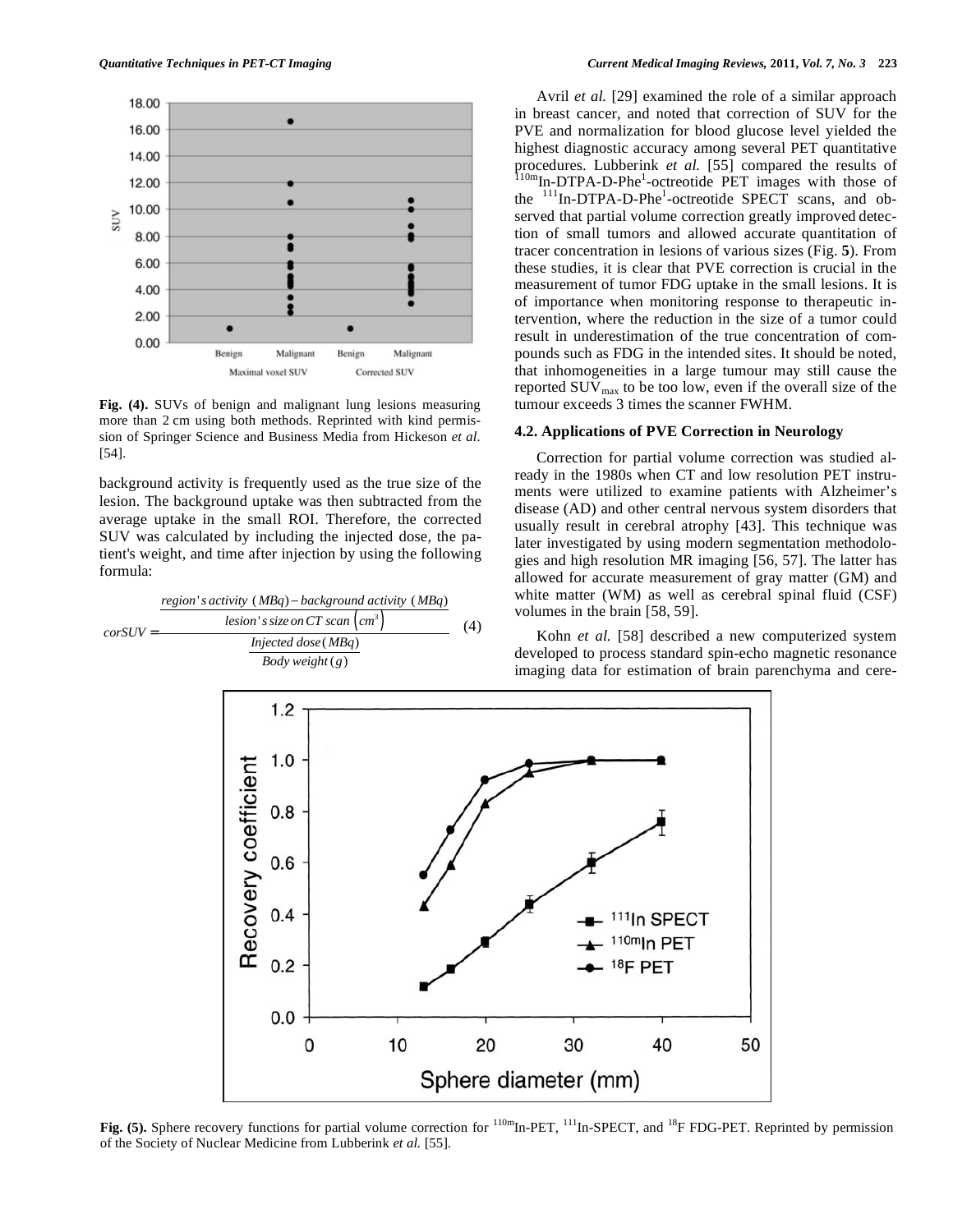brospinal fluid volumes. In phantom experiments, these estimated volumes corresponded closely to the true volumes  $(r = .998)$ , with a mean error less than 1.0 cm<sup>3</sup> (for phantom volumes ranging from  $5-35$  cm<sup>3</sup>), with excellent intra- and inter-observer reliability. In a clinical validation study with actual brain images of 10 human subjects, the average coefficient of variation among observers for the measurement of absolute brain and CSF volumes was 1.2% and 6.4%, respectively. The intraclass correlation for three expert operators was found to be greater than 0.99 in the measurement of brain and ventricular volumes and greater than 0.94 for total CSF volume. The authors concluded that their technique to analyze MR images of the brain performed with acceptable levels of accuracy, and concluded that it can be used to measure brain and CSF volumes for clinical research. This technique, they believed, could be helpful in the correlation of neuroanatomic measurements to behavioral and physiological parameters in neuropsychiatric disorders.

Tanna *et al.* [44] adopted this computerized segmentation technique in a retrospective analysis of digitized T2 weighted MR images of 16 healthy elderly control subjects and 16 patients with AD. They quantified ventricular and extraventricular CSF and studied the effects of aging and AD on brain function as determined by FDG-PET. In both groups, the degree of atrophy as measured by these techniques was used to correct for metabolic rates obtained by PET. Patients with AD had higher total; extraventricular, total ventricular, and third ventricular CSF volumes (49%, 37%, 99%, and 74%, respectively), and 7% lower brain volumes than the control group. Patients with AD also showed a more marked decline in brain volumes and a greater increase in CSF volumes with advancing age than the control group. The patient group had a 25.0% increase in corrected wholebrain metabolic rates compared to the control group who had only a 15.8% increase by applying the partial volume correction factors. The use of this technique, they concluded, could provide a basis for further studies of aging and dementia, by calculating the accurate rates of regional metabolism of structural components in these settings.

Bural *et al.* [60] studied the effects of a novel quantitative MR imaging segmentation scheme which allows for actual SUV (instead of metabolic rates as reported by Tanna *et al.* as referenced above) calculation of the regional GM, WM, and CSF volumes. This approach resulted in overcoming the difficulties associated with conventional low resolution imaging techniques for measuring actual metabolic activity of the GM. These investigators calculated the volumes of GM, WM, and CSF by using a special segmentation technique on the MR images. This was followed by computation of the mean SUV representing the whole metabolic activity of the brain from the FDG-PET images. They also measured the WM SUV from the upper transaxial slices (centrum semiovale) of the FDG-PET images. The volumes of the GM, WM, and CSF were summed to calculate whole brain volume to enable calculation of global cerebral metabolic activity by multiplying the mean SUV by the total brain volume. Similarly, the whole brain WM metabolic activity was measured by multiplying the mean SUV for the WM by the WM volume. CSF metabolic activity was considered to be 0. Thus, by subtracting the global WM metabolic activity from that of the whole brain, they were able to measure the global GM metabolic activity alone. Finally, by dividing GM global metabolic activity by GM volume, an accurate SUV for GM alone was determined. The brain volumes ranged between 1100-1546 cm<sup>3</sup>. The mean SUV for total brain was 4.8-7. Global cerebral metabolic activity of the brain ranged from 5565-9566 SUV-cm<sup>3</sup>. The mean SUV for WM was 2.8-4.1. Based on these measurements, they reported that the GM SUV in the sample examined ranged from 8.7-11.3.

# **5. CONCEPT OF GLOBAL METABOLIC ACTIVITY. ASSESSMENT IN HEALTHY AND DISEASED STATES**

The basic principle of derivation of the global metabolic activity is based upon multiplying partial volume corrected average standardized uptake value to the volume of the organ of interest obtained from the CT/MRI. With the introduction of fusion imaging in the day-to-day practice of medicine, we believe, a quantitative approach imbibing data from both structural and functional modalities will be the way forward for accurate assessment of various pathophysiological processes. Medical image segmentation is an integral part of this promising approach by which identification of objects of interest in a given multidimensional image enable us to assess the regional functional parameters of an individual component within an organ. The future impact of this approach is discussed along with a brief overview of the concepts that allow for segmentation of various structural components of different organs. The direct and the most promising impact of this will certainly be in monitoring therapeutic efficacy in several malignancies and incorporation of quantitative FDG-PET data into the different tumor response evaluation scales used in clinical oncology trials like the WHO criteria, the Southwest Oncology Group (SWOG) criteria or the Response Evaluation Criteria in Solid Tumours (RECIST). While the major use of such measurement will be more accurate assessment of disease activity in cancer, which we have termed as "metabolic burden", there are several potential applications as well like the assessment of global metabolic activity in various neuropsychiatric disorders and quantification of atherosclerosis (termed as "atheroburden").

# **5.1. Principle and Method of Global Metabolic Activity Estimation**

The concept of global metabolic activity was first introduced by Alavi *et al.* [3] in assessment of the brain in patients with Alzheimer's disease (AD) and in age-matched controls. These investigators were able to demonstrate that by multiplying segmented brain volumes as determined from MR images by the measured mean cerebral metabolic rates for glucose, significant differences between these two populations can be demonstrated. The same investigators have proposed adopting a similar approach for assessing global normal organ function and overall disease activity in other settings [4].

This concept would require calculating tissue volume by utilizing modern computer based algorithms and accurate (partial volume corrected) measurement of metabolic activities (or other functional process) at each site of interest. The partial volume effect (PVE) is one of the important limiting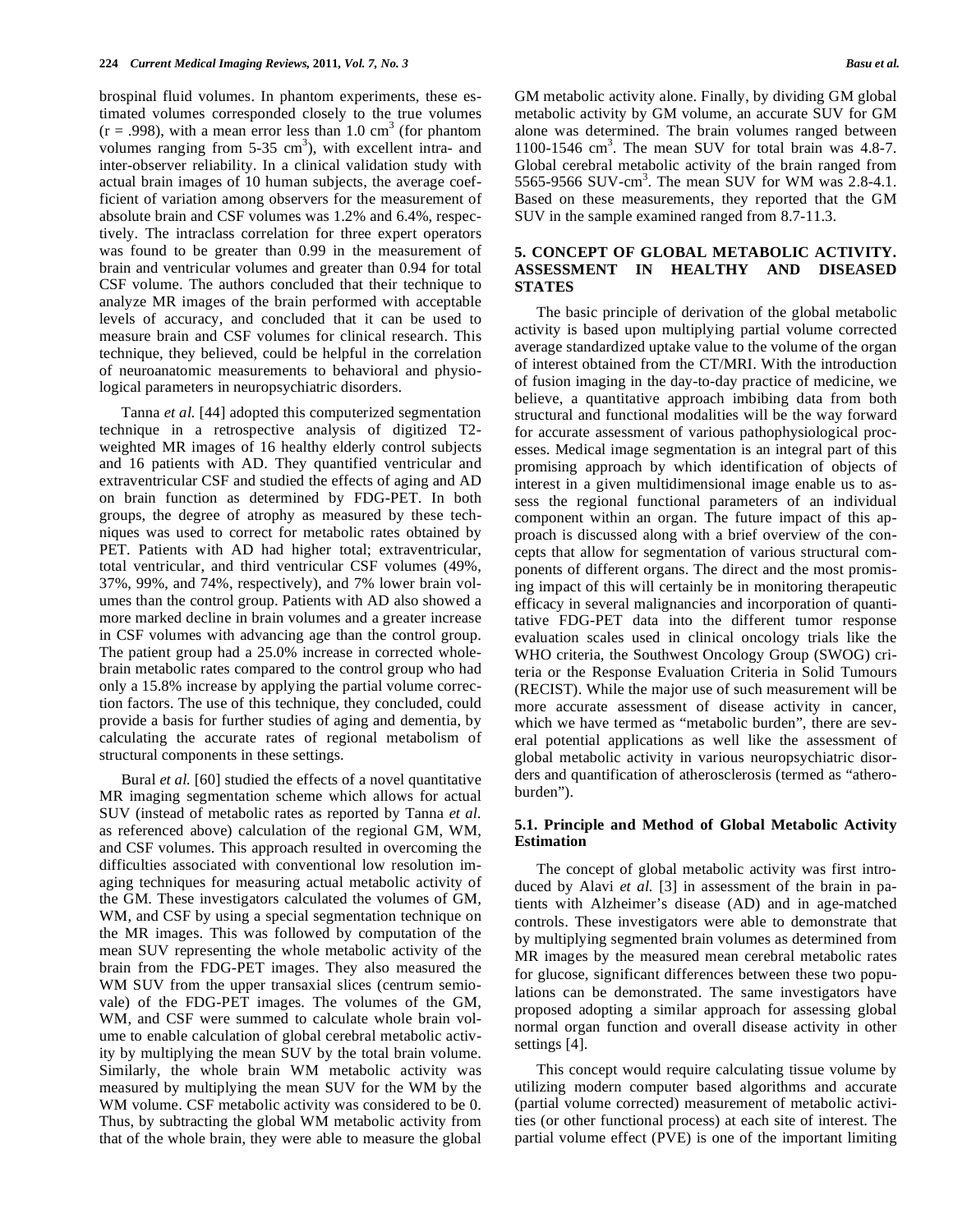#### **Table 2. Whole Brain PET data for AD and Controls. (Adapted with Permission from [96])**

|             | <b>CMRGIc (uncorrected)</b><br>$(mean \pm S.D.)$ | <b>CMRGIc (cor-</b><br>rected) (mean $\pm$ S.D.) | Atrophy weighted total brain me-<br>tabolism (mean $\pm$ S.D.) | Absolute whole brain me-<br>tabolism (mean $\pm$ S.D.) |
|-------------|--------------------------------------------------|--------------------------------------------------|----------------------------------------------------------------|--------------------------------------------------------|
| AD patients | $3.15 + 0.83**$                                  | $3.91 + 1.02$ <sup>ns</sup>                      | $29.96 \pm 7.90$ ***                                           | $37.24 + 9.65*$                                        |
| Controls    | $3.83 + 0.70$                                    | $4.43 \pm 0.87$                                  | $39.09 \pm 7.02$                                               | $45.09 + 8.52$                                         |

Cerebral metabolic rate of glucose (CMRGlc) in mg glucose/100 cc brain tissue/min; Atrophy weighted total brain metabolism in mg glucose/brain/min; Absolute whole brain metabolism Absolute whole brain metabolism in mg glucose/brain/min.

P-values refer to comparison with control subjects:  $\frac{18}{15}$ : not significant;  $* < 0.02$ ;  $** < 0.01$ ;  $*** < 0.001$ 

#### **Table 3. Recovered Whole Brain PET Data for AD and Controls. (Adapted with Permission from [96])**

|             | <b>Recovered CMRGIc (uncor-</b><br>rected)<br>$(mean \pm S.D.)$ | <b>CMRGIc (cor-</b><br>rected) (mean $\pm$ S.D.) | Atrophy-weighted total brain me-<br>tabolism (mean $\pm$ S.D.) | Absolute whole brain me-<br>tabolism (mean $\pm$ S.D.) |
|-------------|-----------------------------------------------------------------|--------------------------------------------------|----------------------------------------------------------------|--------------------------------------------------------|
| AD patients | $4.89+1.22*$                                                    | $6.06+1.48**$                                    | $46.61 + 12.24$ ***                                            | $57.86 + 14.89$ ****                                   |
| Controls    | $5.38 \pm 0.88$                                                 | $6.22+1.07$                                      | $55.23+9.82$                                                   | $63.73 + 10.07$                                        |

Cerebral metabolic rate for glucose (CMRGlc) in mg glucose/100cc/brain tissue/min; Atrophy weighted total brain metabolism in mg glucose/brain/min; Absolute whole brain metabolism Absolute whole brain metabolism in mg glucose/brain/min.

\*Not Significantly different from controls p=0.17

\*\* Not Significantly different from controls p=0.72

\*\*\*Significantly different from controls p=0.026

\*\*\*\*Significantly different from controls p=0.18

technical factors for accurate quantitation with PET and recent advances have made it feasible to correct for partial volume effects on low spatial resolution functional imaging techniques. By multiplying partial volume corrected metabolic measures (such as SUV, rates of metabolism, etc.) by volumetric measures from structural images to yield the metabolic volumetric product (MVP) for the organ of interest or the diseased site, it would be feasible to calculate the global function in the intended tissues. By combining these measurements in the entire body for various pathological states, one can calculate the global metabolic activity of the underlying process.

# **5.2. Advantages Over the "Structural Data Only" Approach**

The power of this concept stems from its ability to rely upon both structural and functional alterations that take place as a consequence of normal processes such as aging or disease states. This is important, as it is well documented that existing uni-dimensional measurement (RECIST) criteria, a standard ROI based SUV, or other semi-quantitative measurements are often prone to inaccuracy and high variability in their generated results [63].

This concept is particularly applicable to cancer both at the initial stage and following treatment. The use of this approach may prove to be essential for testing new therapeutic agents. Similarly, this approach can be effectively employed in other states such as atherosclerosis, cardiac disorders, and central nervous system diseases. Below, we present some data generated based on these concepts.

# **5.3. Applications of Global Metabolic Activity in Neurology**

One of the major domains of neurology where assessment of global metabolic activity is of great interest is that of neuropsychiatric disorders. In order to elucidate the relationship between reduced cognitive function and cerebral metabolism in patients with AD, Basu *et al.* [61] hypothesized that the absolute amount of glucose used by the entire brain would prove to be a more reliable indicator of disease than metabolic rates calculated for a unit of brain weight alone. They investigated 20 patients with the probable diagnosis of AD and 17 age-matched controls who underwent FDG-PET imaging and MR imaging within a few days of each other. The uncorrected cerebral metabolic rate for glucose (CMRGlc) values were atrophy corrected using the following equation:

Atrophy corrected average CMRGlc

\n
$$
= \frac{\text{Mean CMRGl}}{\text{percentage of brain tissue in the intracranial volume}} \quad (5)
$$

Absolute whole brain metabolism was calculated by using the formula:

Absolute whole brain metabolism = Atrophy corrected mean CMRGlc  $\times$  brain volume (6)

Average metabolic rates, when corrected for atrophy, were  $3.91 \pm 1.02$  and  $4.43 \pm 0.87$  (mg of glucose per 100 cm<sup>3</sup> brain tissue per minute) for AD patients and controls, respectively. Two other indices were determined as well: atrophyweighted total brain metabolism (calculated by multiplying the brain volume, determined from MR image analysis, by the average metabolic rate) and absolute whole brain metabolism (calculated by multiplying the brain volume by the average metabolic rate corrected for atrophy). The former showed a very significant difference between the two groups (29.96  $\pm$  7.90 for AD patients compared to 39.1  $\pm$  7.0 for controls,  $p < 0.001$ ). Atrophy-weighted total brain metabolism also correlated with mini-mental status examination (MMSE) scores ( $r = 0.59$ ,  $p < 0.01$ ). Absolute whole brain metabolism was found to be significantly different between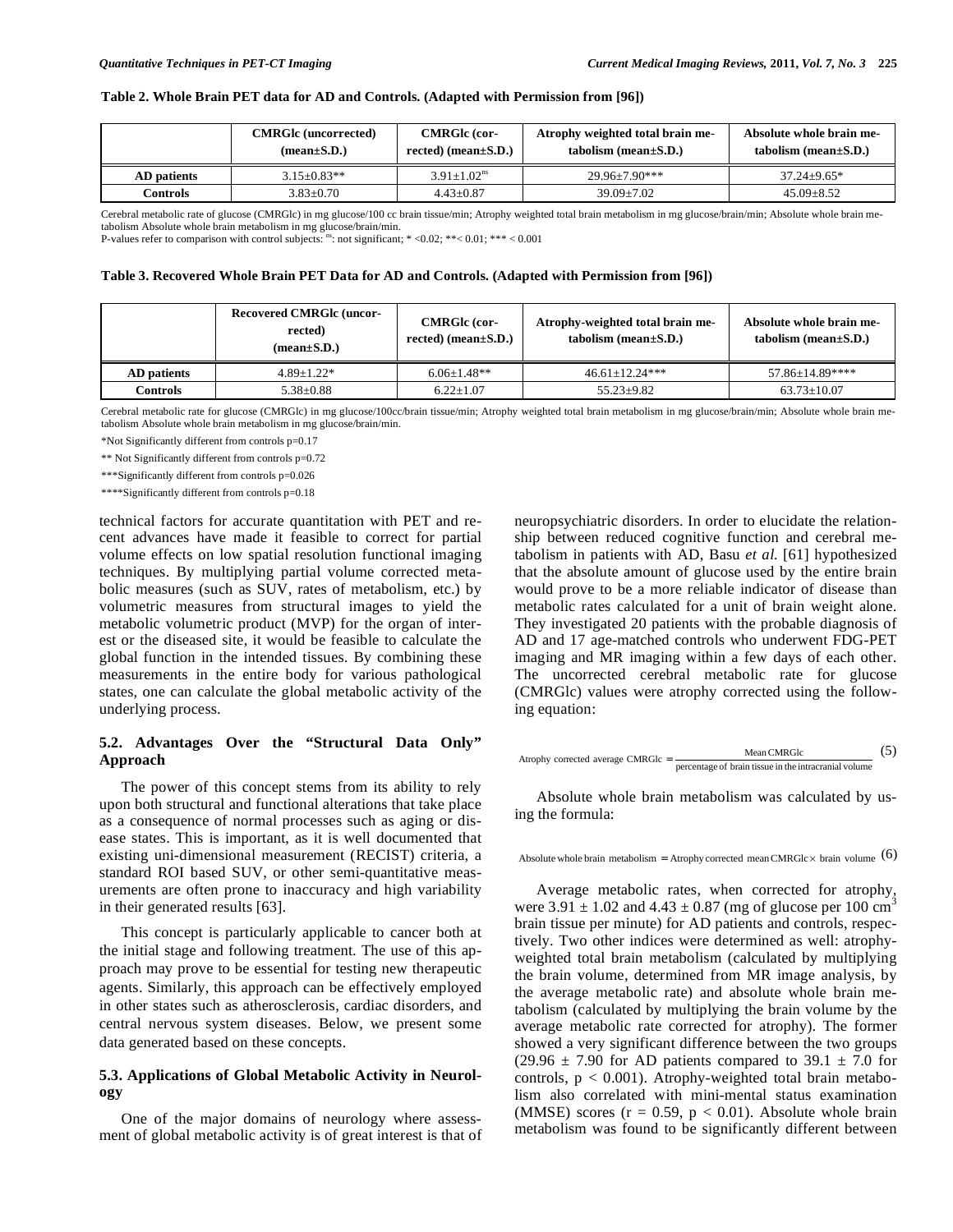

**Fig. (6).** Assessment of changes in global metabolic activity of aortic atherosclerosis (atheroburden) with increasing age. (Adapted with permission from [60]).

AD and control groups and correlated well with MMSE scores. These data demonstrated that although the metabolic rate per unit weight of the brain is unchanged in AD compared to controls, atrophy-weighted total brain metabolism and absolute whole brain metabolism are significantly affected. They concluded that both indices could prove to be sensitive correlates for cognitive dysfunction in AD (Table **2** and **3**).

# **5.4. Application of Global Metabolic Activity for Quantitation of Atherosclerosis**

Bural *et al.* [60] described a technique for quantifying the extent of atherosclerosis in the aorta by multiplying SUVs in the aortic wall with aortic wall volumetric data provided by CT to yield MVPs. They examined this approach in 18 patients who had both FDG-PET and contrast-enhanced CT of the chest and abdomen. All had homogeneous diffuse FDG uptake in all segments of the aortic wall. The patients were divided into three groups according to their age and FDG uptake was measured in different segments of the aorta by calculating the mean SUV for each segment. On each axial CT image, ROI tracings along the inner and outer wall contours of the aorta were generated. The inner surface area was subtracted from the outer surface area, and net area values for each segment were subsequently multiplied by slice thickness to calculate aortic wall volume. By multiplying SUV by the wall volume, they were able to calculate the atherosclerotic burden (AB) (a special instance of the MVP) for each segment of the aorta. They then compared the aortic wall volumes, SUVs, and AB values in each arterial segment for each age group. When the aortic wall volumes, SUVs, and AB values in each aortic segment for each age group were compared, AB values, SUVs, and wall volumes were found to increase with age (p<.05) (Fig. **6**).

# **5.5. Application of Global Metabolic Activity to Diffuse Hepatic Steatosis**

Bural *et al.* [62] adopted this approach to compare the FDG uptake in liver and hepatic MVPs between normal subjects and subjects with diffuse hepatic steatosis by using FDG-PET and MR imaging. They investigated 24 subjects in this study (11 men, 13 women, age range 21-75 years). All subjects had FDG-PET and MR scans within a time interval of  $52 \pm 60$  days. Twelve of the 24 subjects had the diffuse hepatic steatosis based on MR imaging criteria. The remaining twelve were selected as age-matched subjects, as they had normal appearing livers on MR images and on FDG-PET scans. They calculated the mean and maximum hepatic SUVs for both groups for every subject from the FDG-PET images. They also calculated the volume of the liver for each subject from MR images by summing the surface area values and multiplying by slice thickness. Subsequently, the hepatic MVP was calculated by multiplying liver volume by the mean hepatic SUV in each subject. The mean and maximum hepatic SUVs and the hepatic MVPs were compared for two groups. Mean and maximum hepatic SUVs for the group with diffuse hepatic steatosis were  $2.2 \pm 0.1$  and  $3.2 \pm 0.4$ , respectively, and  $1.8 \pm 0.2$  and  $2.4 \pm 0.3$  for the control group, respectively, which were all statistically significantly different ( $p<0.05$ ). Hepatic MVP for the group with diffuse hepatic steatosis was  $3.7 \pm 0.2$  (SUV - L), and  $2.3 \pm 0.9$ (SUV - L) for the control group, which were statistically significantly different (p<0.05).

### **5.6. Application of Global Metabolic Activity in Oncology**

The concept of whole body metabolic burden (WBMB) has been examined in relation to disease activity in lymphoma patients [63]. Individual lesion metabolic burden (MB) was calculated by measuring the volume on CT ( $V_{CT}$ ), the mean SUV measured on PET of the CT volume (SU- $V_{\text{meanCT}}$ , and the Recovery Coefficient (RC):

$$
MB = SUV_{meanCT} \left( V_{CT} \right) / RC \tag{7}
$$

where *RC* recovers counts that extend beyond the CT volume due to partial volume effects, and was obtained from a calibration plot study of hot sphere activity within a warm background phantom for the PET scanner used. For lesions > 3 cm, *RC* was 1. The preliminary results showed that MB is a useful measure when corrected for partial volume effects and operator error in drawing ROIs. The WBMB was defined as the sum of the individual metabolic burden of all lesions identified. This index appeared promising to monitor changes in total body tumor burden in patients undergoing treatment.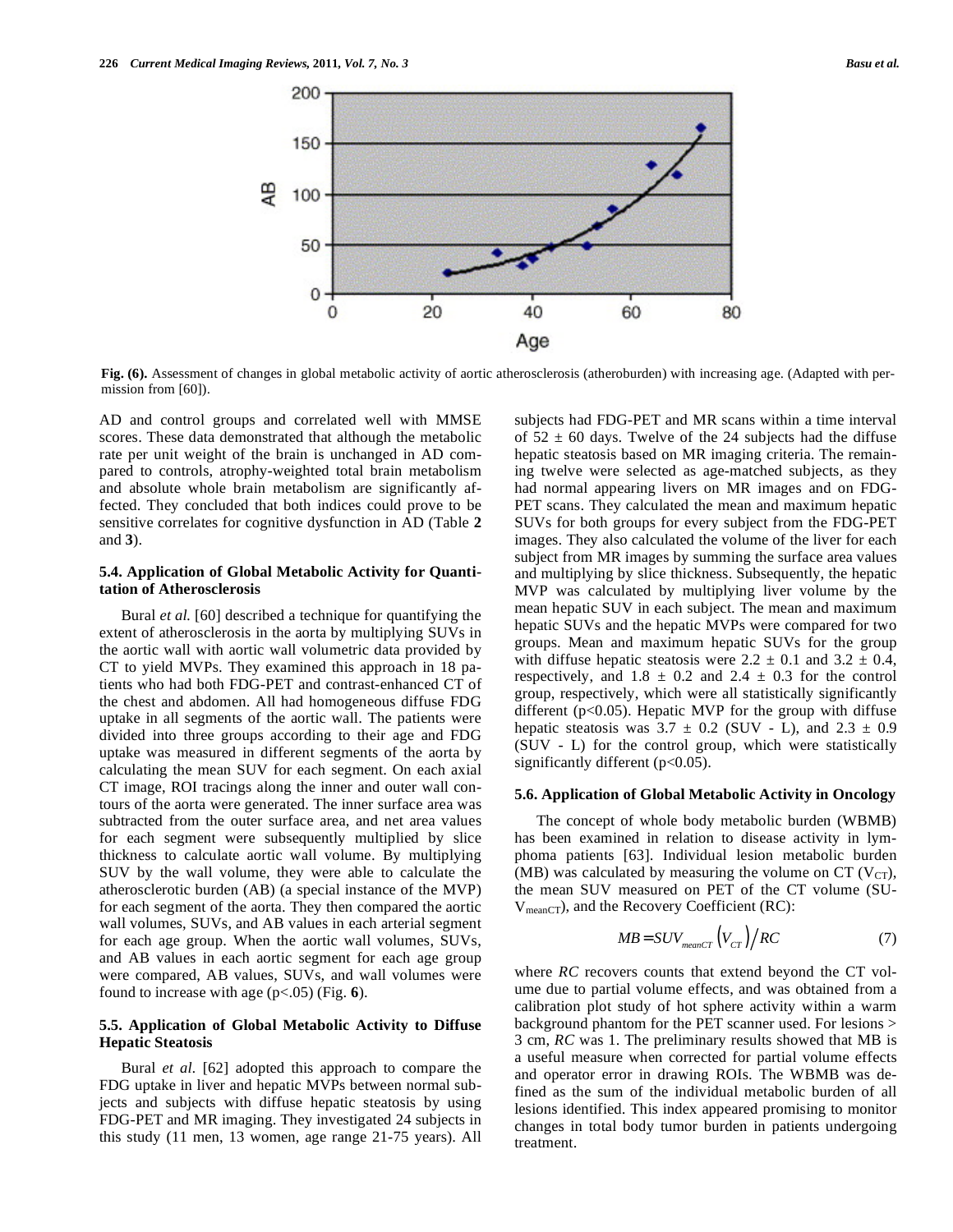$WBMB = \sum_{i=1}^{N} MB_i$  $\sum_{i=1}^{n} MB_i$  where *n* is the number of individual tumors outlined. Akin to single lesion MB, the WBMB had units of SUV – volume.

More recently, Larson *et al.* [64] proposed the concept of "Total Lesion Glycolysis" (TLG) which was defined as *TLG*   $= SUV_{mean} \times volume$  of PET lesion. They further defined the response index (also known as Larson-Ginsberg Index LGI) as:

$$
\Delta TLG\left(LGI\right) = \frac{\left[\left(SUV_{mean}\right)_1 \times \left(Vol\right)_1 - \left(SUV_{mean}\right)_2 \times \left(Vol\right)_2\right]}{\left(SUV_{mean}\right)_1 \times \left(Vol\right)_1} \times 100
$$
\n(8)

where "1" and "2" denote the pre- and post-treatment FDG-PET scans, respectively. They investigated a group of 41 locally advanced lung (n=2), rectal (n=17), esophageal  $(n=16)$  and gastric  $(n=6)$  cancers. They concluded that the visual response score and  $\triangle TLG$  are substantially correlated with other response parameters and are highly reproducible.

# **6. IMAGE SEGMENTATION IN QUANTITATIVE PET IMAGING**

Image segmentation is defined as the process of classifying the voxels of an image into set of distinct classes. Medical image segmentation has been a popular and challenging area of research. Despite the known limitations, several image segmentation approaches have been proposed and used in the clinical setting including thresholding, region growing, classifiers, clustering, edge detection, Markov random field models, artificial neural networks, deformable models, atlasguided and many other approaches [65].

Within the context of quantitative PET imaging, image segmentation has found numerous clinical and research applications [5]. This includes estimation of organ volumes or tumor volumes as well as definition of target treatment volumes in radiation therapy [66, 67] or for assessment of treatment response [68, 69], extraction of parameters of clinical relevance such as the left ventricular region in nuclear cardiology [70, 71], automated ROI delineation of structures of interest in dynamic functional imaging [72], generation of functional images to highlight regions of similar temporal behavior (components) [73, 74], determination of the attenuation map in emission tomography [75], anatomicallytomically-guided image reconstruction and partial volume segmentation [48], and construction of voxel-based anthropomorphic phantoms based on high resolution anatomical images. For the latter, the interested reader is refered to a recent review describing the development of such computational models in connection with Monte Carlo modeling tools in radiological sciences [76].

One example (Fig. **7**) of the application of image segmentation shows a representative slice of a clinical T2 weighted MR image through the brain and the corresponding segmentation results separately showing each tissue class (GM, WM, CSF). MR images were first corrected for inhomogeneity and were subsequently intensity standardized before applying a segmentation method on them. The mean intensity and standard deviation for each of GM, WM, and CSF regions are then estimated from the training data set and are fixed once for all. A fuzzy connectedness framework was utilized for creating a brain intracranial mask, and the fuzzy membership value of each voxel in each brain tissue was estimated, and final segmentation of the brain tissues was simply performed via a maximum likelihood criterion as described by Zhuge *et al.* [59].

Another example involves segmentation of the lung parenchyma. Historically, segmentation of the lungs on CT scans was a popular research subject given its usefulness in computer-based analysis of thoracic CT images and computer-aided diagnosis. As a consequence, plenty of image segmentation approaches were proposed and many of them found applications in clinical settings. For example, the software system 3DVIEWNIX [77] was used to segment the CT image of the lungs to obtain the left and the right lung. The steps were as follows: (i) The *Threshold* operation was used to segment the lung tissue from the rest of the CT image. (ii) Subsequently, *Interactive2D* was used to manually remove the areas that were not a part of the lungs or were a part of the airway tree. (iii) The mask that was produced covered the lung area only. Using *Interactive2D* once again, the left lung was removed and hence the mask for the right lung was obtained. (iv) *Algebra* was used to obtain the left lung by subtracting the right lung mask from the entire lung mask. Fig. (**8**) displays the segmentation results on a chest CT in one subject.

To enhance lesion detectability, the use of similarity measures for analysis of dynamic oncological imaging to enhance the contrast between normal tissues and lesions is an appealing approach that needs to be investigated further



**Fig. (7).** Segmentation technique used to calculate standard uptake value (SUV) in gray (GM) and white (WM) matter, and cerebrospinal fluid (CSF). **A.** Axial slice of intensity inhomogeneity corrected and intensity standardized T2-weighted image. **B-D**, Color overlays on same axial T2-weighted image corresponding to segmented WM, GM, and CSF, respectively. (Reprinted with permission from [61]).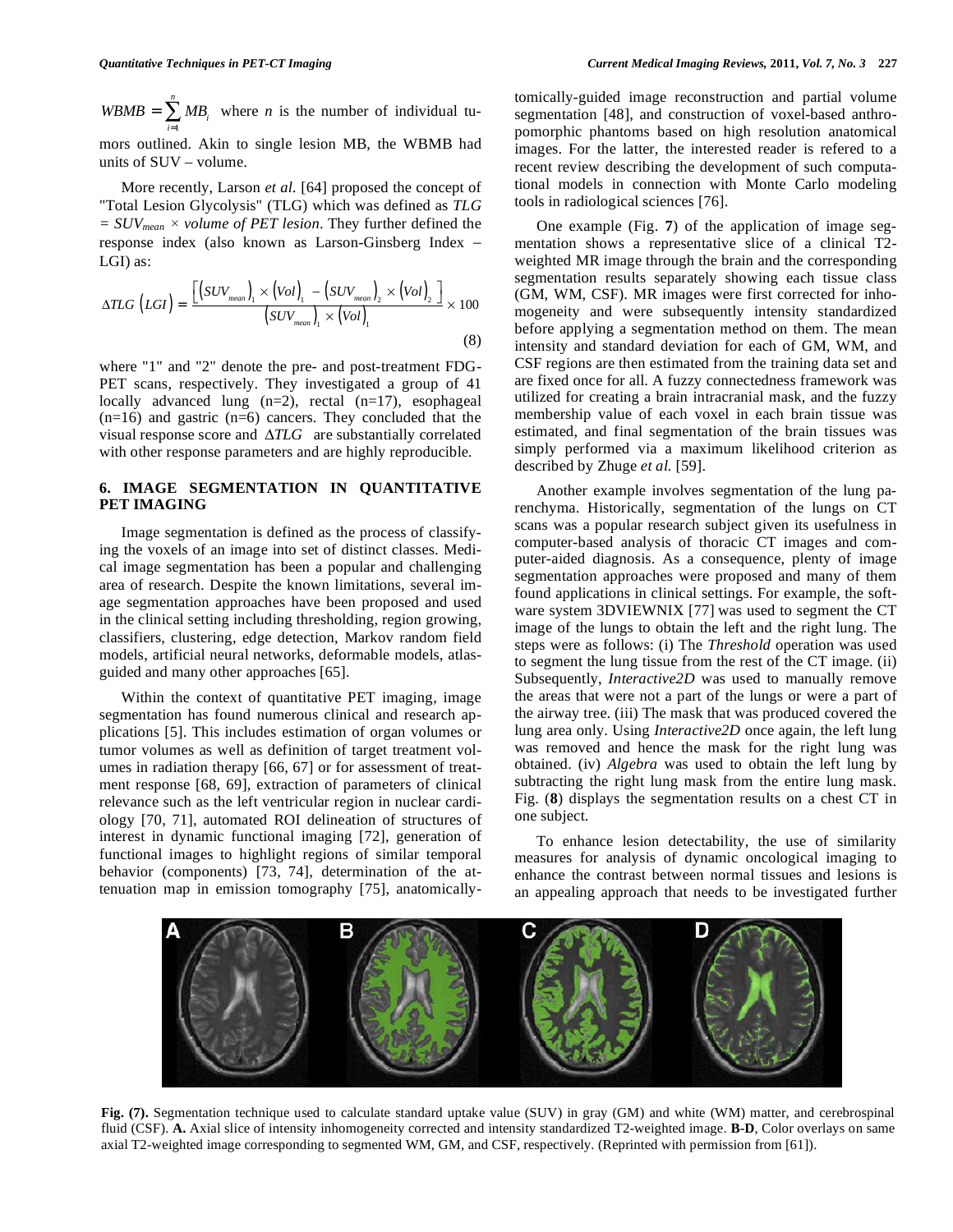

Fig. (8). Illustration of lung CT segmentation results. From left to right: original axial CT image, right lung segmentation, and left lung segmentation. (Reprinted with permission from [61]).

[78]. One such technique, proposed originally for cardiac imaging but could also be applied in oncological PET studies, uses the cross- $\psi_B$ -energy operator, a nonlinear similarity measure which quantifies the interaction between two timesignals including their first and second derivatives [74]. Similarity measure between the time activity curve (TAC) of each pixel and the mean value of the TACs of a reference region of the dynamic image series is calculated, thereby generating images demonstrating temporal changes in radioactive tracer distribution.

As far as partial volume correction is concerned, the accuracy of algorithms depends in part on the degree of accuracy in the segmentation of the anatomical images and the coregistration of anatomical images with the PET data. These effects have been investigated extensively in the literature for both the voxel-based and region-based partial volume correction strategies [47, 49, 79]. It was demonstrated that errors in the segmentation procedure have greater impact but are relatively limited to the mis-segmented region [49]. Overall, it appears that the success of the segmentation of the structural information provided by MR images, for instance, has a higher impact on the accuracy of the corrected estimates [47], compared to the influence of image coregistration, although some authors recently suggested that mis-registration errors have the strongest impact on data accuracy and precision [79]. Notwithstanding, it was suggested that in the absence of major sources of registration or segmentation errors, recovered activity concentration estimates have been found to be typically within 5-10% of true tracer concentration with a standard deviation of a few percent in both phantom and simulation studies [49, 79]. An important development that can be exploited for future simultaneous PET/MR imaging technology dedicated for brain research [80] is to combine various MR imaging segmentation methodologies for both partial volume correction and attenuation compensation [81, 82].

# **7. NOVEL IMAGE SEGMENTATION APPROACHES IN IMAGE GUIDED RADIATION THERAPY**

Within the realm of oncological PET imaging, image segmentation is vital for a variety of specific applications for tumor quantitation in staging, assessment of tumor response to therapy, and definition of target volumes in radiation therapy treatment planning [67, 83]. One of the most difficult issues facing PET-based radiation therapy treatment planning is the accurate delineation of target regions from typical noisy functional images. The major problems encountered in functional volume quantitation are image segmentation and imperfect system response function.

At present, various methods are used in practice to delineate PET–based target volumes [84]. The manual delineation of target volumes using different window level settings and look up tables is the most common and widely used technique in the clinic. However, the method is highly operator-dependent and is subject to high variability between operators. Semi-or fully-automated delineation techniques might offer several advantages over manual techniques by reducing operator error/subjectivity, thereby improving reproducibility. There have been remarkable progress in automated image segmentation during the last few years and the performance validation in a clinical setting is now under way. It is imperative that the application of these findings into routine treatment planning scenario would help define viable tumor boundaries with better precision.

One such novel automated system for the segmentation of oncological PET data aiming at providing an accurate quantitative analysis tool was recently proposed [85]. The initial step involves Expectation Maximization (EM)-based mixture modeling using a k-means clustering procedure, which varies voxel order for initialization. A multiscale Markov model is then used to refine this segmentation by modeling spatial correlations between neighboring image voxels. Anthropomorphic phantom experiments were conducted for quantitative evaluation of the performance of the proposed segmentation algorithm**.** The comparison of actual tumor volumes to the volumes calculated using different segmentation methodologies including standard k-means, spatial domain Markov Random Field Model (MRFM), and the new multiscale MRFM showed that the latter dramatically reduces the relative error. The analysis of the resulting segmentations of clinical oncologic PET data seems to confirm that this methodology can successfully segment patient lesions. Another promising technique using the Markov chain model was recently proposed by Hatt *et al.* who modified their original algorithm into fuzzy locally adaptive Bay-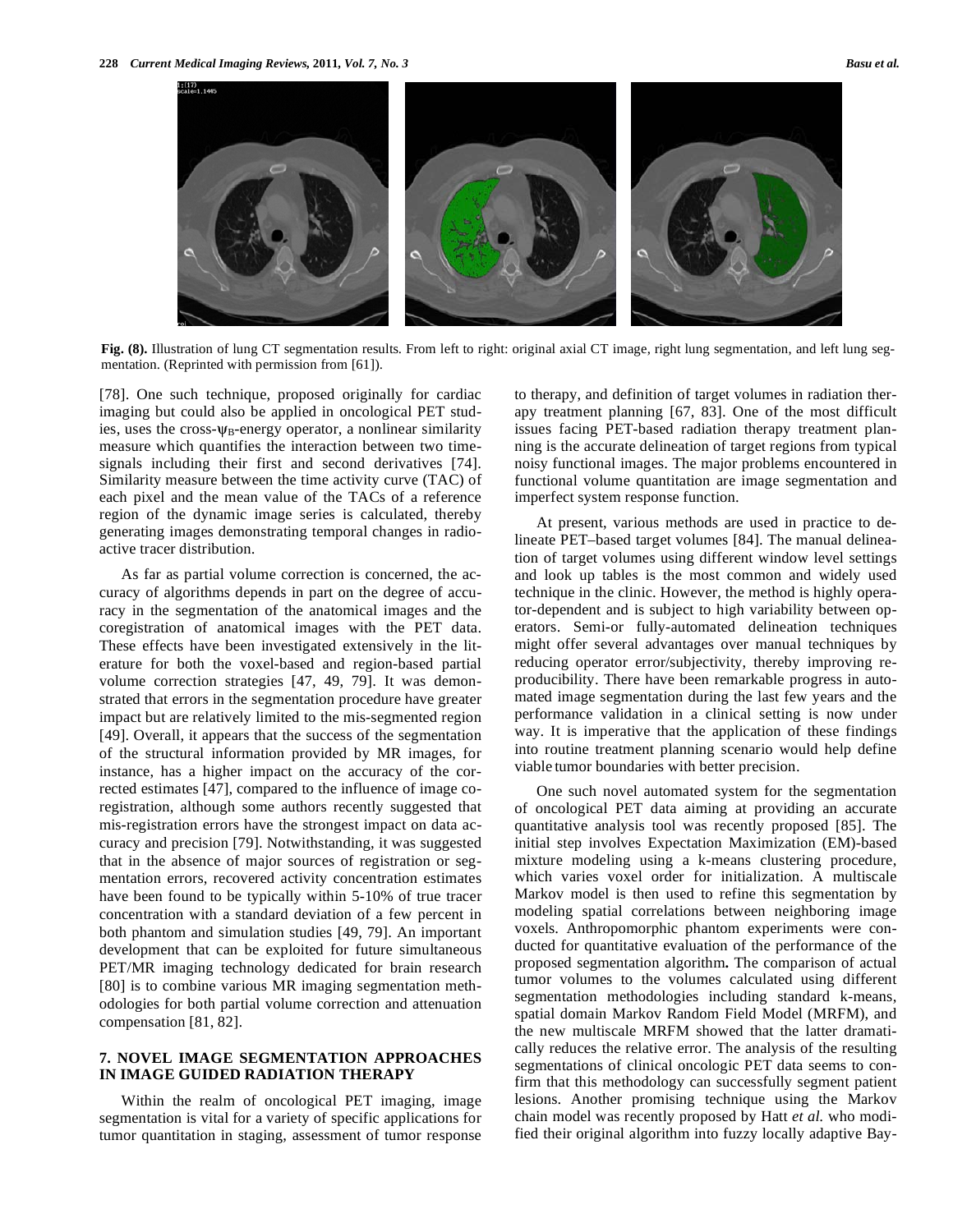

**Fig. (9).** Typical example of geographical mismatch between gross tumor volumes (GTVs) defined on MRI and PET in a patient with a glioblastoma. Top: from left to right, Gadolinium enhanced T1-weighted MRI, corresponding <sup>18</sup>F-FET PET study, and fused PET/MR. Bottom: 3-D reconstructions illustrating the substantial mismatch. Note that the GTV defined on MRI overestimates the tumour extension compared with GTV defined on PET images. Adapted with permission from [87] and [97].

esian (FLAB) to improve segmentation of small lesions [86]. This Bayesian approach uses adaptive estimation of priors using a family of distributions from the Pearson's system.

Vees *et al.* [87] compared various image segmentation techniques in the delineation of gross tumor volume (GTV) in patients with cerebral glioma (Fig. **9**). The study results highlighted the limitations associated with some of the segmentation algorithms (e.g. 2.5 standardized uptake values cutoff and the gradient finding GTV approaches) compared to the signal-to-background ratio (SBR)-based adaptive thresholding technique and its impact on RT planning in patients of cerebral glioma. The authors concluded the selection of the most appropriate FET-PET based segmentation algorithm is crucial for correct delineation of resulting GTV [87].

A recent study compared nine PET image segmentation techniques [88]. These include manual delineation performed by an experienced radiation oncologist on both the CT  $(CT_{man})$  and PET (PET<sub>man</sub>) images, four semi-automated methods comprising the Signal-to-Background Ratio (SBR) based adaptive thresholding technique [89], region growing (RG) [90], Black *et al.* technique [91], Nestlé *et al.* technique [92], and three fully automated methods: standard fuzzy Cmeans (FCM) [93], the spatial FCM (FCM-S) which incorporates nonlinear anisotropic diffusion filtering thus allowing the integration of spatial contextual information and the wavelet-based FCM-S algorithm (FCM-SW) which also considers inhomogeneity of tracer uptake through the use of the à trou wavelet transform [94]. Representative segmentation results of FDG PET/CT image of a patient presenting with histologically proven non-small cell lung cancer are shown in Fig. (**10**). The GTVs defined on the nonhomogeneous lesion using 9 segmentation techniques are depicted on both the CT (left) and FDG-PET (right) transaxial slices.

#### **8. CONCLUSIONS**

The appearance of hybrid PET/CT scanners have created a unique possibility for quantitative measurements of physiological and patophysiological processes in the human body, and for precisely correlating these with anatomy. The development of software methods to register to other modalities, e.g. MR has further strenghtened the use of PET.

The power of accurate quantitative assessment of global disease activity in patients may certainly have several advantages over measuring SUV<sub>max</sub> in one index lesion. This concept is particularly applicable to cancer both at the initial stage and following treatment to estimate the metabolic burden of the disease and may be essential for testing new therapeutic agents. Similarly, this approach can be effectively employed in other disease states such as atherosclerosis, hepatic and cardiac disorders. Sophisticated quantitative analysis methodologies are likely to become widely available in clinical settings and not just limited to PET research facilities with advanced scientific and technical support. This will enhance the potential of PET-CT imaging to "personalize" treatment by evaluating the effectiveness of therapy and to recognize ineffective treatments, which may also be costly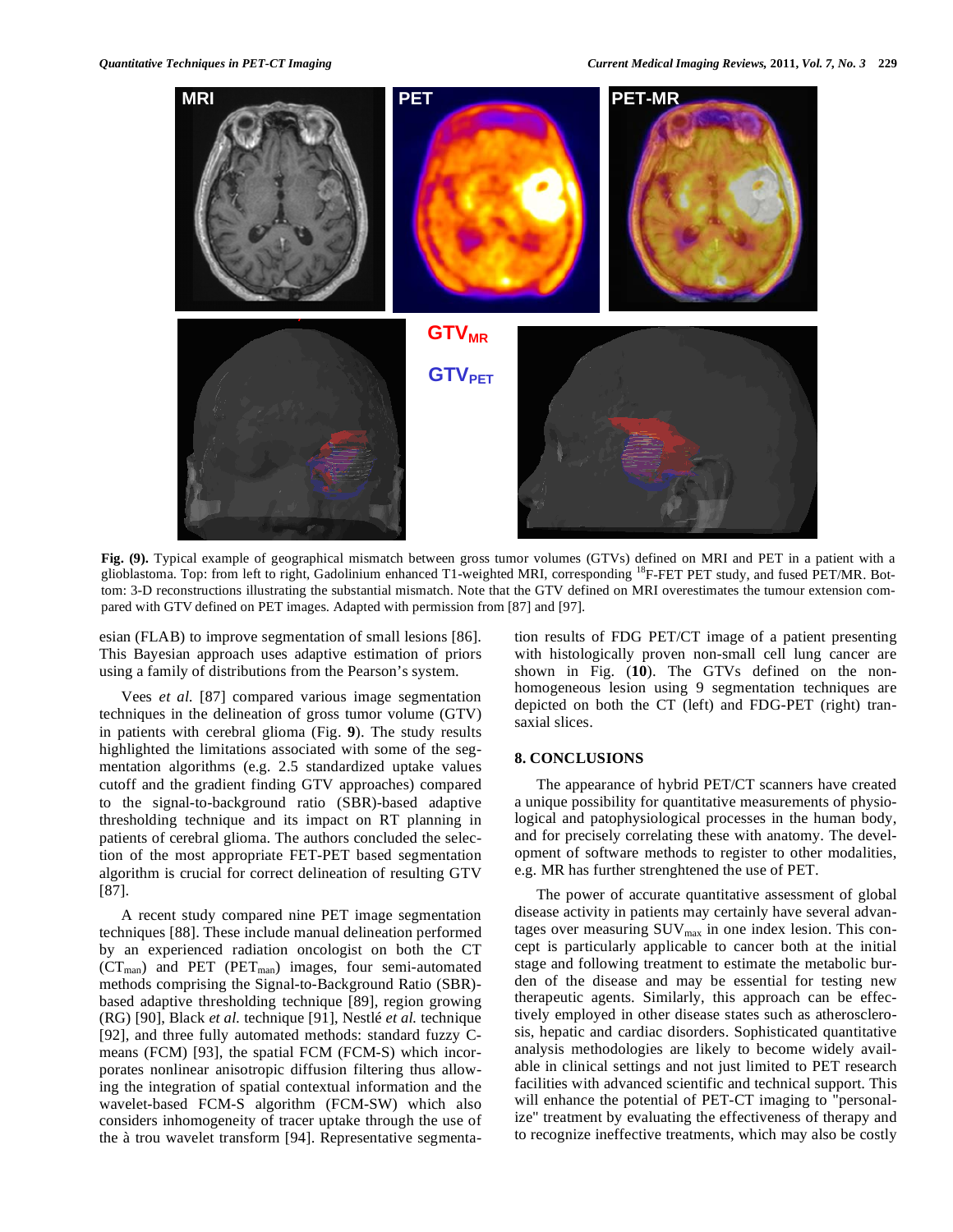

Fig. (10). Representative segmentation results of FDG PET/CT image of a patient presenting with histologically proven non-small-cell lung cancer. The gross tumor volumes defined on the ellipsoidal homogeneous lesion using 9 segmentation techniques are depicted on both the CT (left) and FDG-PET (right) transaxial slices. These include manual delineation performed by an experienced radiation oncologist on both the CT ( $CT_{man}$ ) and PET ( $PET_{man}$ ) images, 4 semi-automated methods comprising the Signal-to-Background Ratio (SBR)-based adaptive thresholding technique [89], region growing (RG) [90], Black et al. technique [91], Nestlé *et al.* technique [92], and 3 fully automated methods: standard fuzzy C-means (FCM) [93], the spatial FCM (FCM-S) which incorporates nonlinear anisotropic diffusion filtering to incorporate information about the spatial context and the wavelet-based FCM-S algorithm (FCM-SW) which also considers inhomogeneity of tracer uptake through the use of the à trou wavelet transform [94].

or risky. Thus further refinements might prove invaluable for the optimal utilization of this powerful imaging technology.

# **ACKNOWLEDGEMENTS**

This work was in part supported by the Swiss National Science Foundation under grants SNSF 31003A-125246, 33CM30-124114, and Geneva Cancer League.

*(Adapted in part from* Basu S, Zaidi H, Houseni M, Bural G, Udupa J, Acton P, Torigian DA, Alavi A. Novel quantitative techniques for assessing regional and global function and structure based on modern imaging modalities: implications for normal variation, aging and diseased states. Semin Nucl Med 2007; 37(3): 223-39; S. Basu, H. Zaidi, A. Alavi. Clinical and research applications of quantitative PET imaging. *PET Clinics of North America*. *Volume 2, Issue 2, Pages 161-172;* S. Basu, H. Zaidi, A. Alavi. New concepts for assessing global organ function and disease activity based on combined PET and structural imaging techniques. *PET Clinics of North America*. *Volume 2, Issue 2, Pages 279-287).*

# **ABBREVIATIONS**

| (C)MRGlc   | $=$      | (cerebral) metabolic rate of glucose |
|------------|----------|--------------------------------------|
| <b>CT</b>  |          | computed tomography                  |
| <b>FDG</b> | $=$      | Fluorodeoxyglucose                   |
| <b>MRI</b> | $=$      | <b>Magnetic Resonance Imaging</b>    |
| <b>MVP</b> | $=$      | metabolic volumetric product         |
| <b>NLR</b> | $=$      | Non-linear regression                |
| <b>SUV</b> | $=$      | standardized uptake value            |
| <b>PVE</b> | $\equiv$ | partial volume effect                |
| TLG        |          | <b>Total Lesion Glycolysis</b>       |
|            |          |                                      |

# **REFERENCES**

- [1] Kinahan PE, Townsend DW, Beyer T, Sashin D. Attenuation correction for a combined 3D PET/CT scanner. Med Phys 1998; 25: 2046-53.
- [2] Beyer T, Townsend DW, Brun T, *et al*. A combined PET/CT scanner for clinical oncology. J Nucl Med 2000; 41: 1369-79.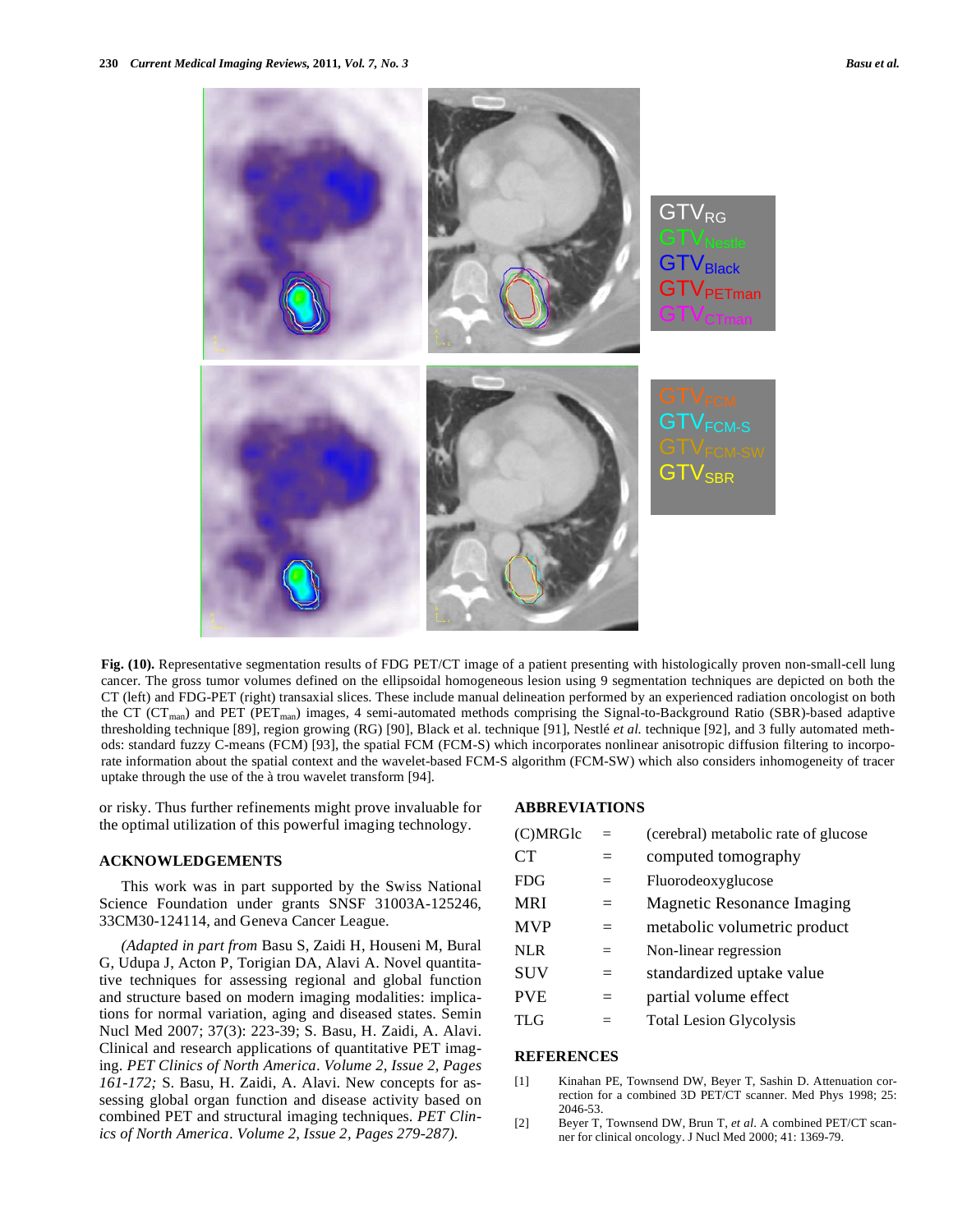- [3] Alavi A, Reivich M, Greenberg J, *et al*. Mapping of functional activity in brain with 18F-fluoro-deoxyglucose. Semin Nucl Med 1981; 11: 24-31.
- [4] Reivich M, Alavi A, Wolf A, *et al*. Use of 2-deoxy-D[1- 11C]glucose for the determination of local cerebral glucose metabolism in humans: variation within and between subjects. J Cereb Blood Flow Metab 1982; 2: 307-19.
- [5] Zaidi H, editor. Quantitative analysis in nuclear medicine imaging. New York: Springer; 2006.
- [6] Sokoloff L, Reivich M, Kennedy C, *et al*. The [14C]deoxyglucose method for the measurement of local cerebral glucose utilization: theory, procedure, and normal values in the conscious and anesthetized albino rat. J Neurochem 1977; 28: 897-916.
- [7] Reivich M, Kuhl D, Wolf A, *et al*. The [18F]fluorodeoxyglucose method for the measurement of local cerebral glucose utilization in man. Circ Res 1979; 44: 127-37.
- [8] Phelps ME, Huang SC, Hoffman EJ, Selin C, Sokoloff L, Kuhl DE. Tomographic measurement of local cerebral glucose metabolic rate in humans with (F-18)2-fluoro-2-deoxy-D-glucose: validation of method. Ann Neurol 1979; 6: 371-88.
- [9] Innis RB, Cunningham VJ, Delforge J *et al*. Consensus nomenclature for in vivo imaging of reversibly binding radioligands. J Cereb Blood Flow metabol 2007; 27: 1533-1539.
- [10] Hasselbalch SG, Madsen PL, Knudsen GM, Holm S, Paulson OB. Calculation of the FDG lumped constant by simultaneous measurement of global glucose and FDG metabolism in humans. J Cereb Blood Flow metabol 1998; 18: 154-160.
- [11] Hasselbalch SG, Holm S, Pedersen HS, *et al*. The F-18 FDG lumped constant determined in human brain from extraction fractions of FDG and glucose. J Cereb Blood Flow metabol 2001; 21: 995-1002.
- [12] Graham MM, Muzi M, Spence AM. The FDG lumped constant in normal human brain**.** J Nucl Med 2002; 43: 1157-66.
- [13] Wu HM, Bergsneider M, Glenn TC, *et al*. Measurement of the global lumped constant for FDG in normal human brain. Mol Imaging Biol 2003; 5: 32-41.
- [14] Gjedde A. Calculation of cerebral glucose phosphorylation from brain uptake of glucose analogs in vivo: A re-examination. Brain Res Rev1982; 4: 237-74.
- [15] Patlak CS, Blasberg RG, Fenstermacher JD. Graphical evaluation of blood-to-brain transfer constants from multiple-time uptake data. J Cereb Blood Flow Metab 1983; 3: 1-7.
- [16] Carson R. Tracer kinetic modeling in PET. In: Valk PE, Bailey DL, Townsend DW, Maisey MN, editors. Positron Emission Tomography: Basic Science and Clinical Practice. Chapter 4 ed. London: Springer-Verlag; 2003; 147-79.
- [17] Schmidt KC, Lucignani G, Sokoloff L. Fluorine-18fluorodeoxyclucose PET to determine regional cerebral glucose utilization: A reexamination. J Nucl Med 1996; 37: 394-399.
- [18] Hunter G, Hamberg L, Alpert N, Choi N, Fischman A. Simplified measurement of deoxyglucose utilization rate. J Nucl Med 1996;  $37.950 - 5$ .
- [19] Sandell A, Ohlsson T, Erlandsson K, Strand SE. An alternative method to normalize clinical FDG studies. J Nucl Med 1998; 39: 552-5.
- [20] Huang S-C. Anatomy of SUV. Nucl Med Biol 2000; 27: 643-6.<br>[21] Minn H, Leskinen-Kallio S, Lindholm P, Bergman J, Ruotsalain
- Minn H, Leskinen-Kallio S, Lindholm P, Bergman J, Ruotsalainen U, Teras M, *et al*. [18F]fluorodeoxyglucose uptake in tumors: kinetic vs. steady-state methods with reference to plasma insulin. J Comput Assist Tomogr 1993; 17: 115-23.
- [22] Kole A, Nieweg O, Pruim J, *et al*. Standardized uptake value and quantification of metabolism for breast cancer imagin with FDG and L-[1-11C]tyrosine PET. J Nuc Med 1997; 38: 692-6.
- [23] Keyes J. SUV: Standard Uptake Value or Silly useless Value? J Nucl Med.1995; 36: 1836-9.
- [24] Kim CK, Gupta N, Chandramouli B, Alavi A. Stardized uptake values of FDG: body surface area correction is preferable to body weight correction. J Nucl Med 1994; 35: 164-7.
- [25] Kim CK, Gupta N. Dependency of standardized uptake values of fluorine-18 fluorodeoxyglucose on body size: Comparison of body surface area correction and lean body mass correction. Nucl Med Commun1996;17: 890-4.
- [26] Gupta N, Frank A, Dewan N, *et al*. Solitary pulmonary nodules: detection of malignancy with PET with 2-[F-18]-fluoro-2-deoxy-Dglucose. Radiology 1992; 184: 441-4.
- [27] Graham MM, Peterson LM, Hayward RM. Comparison of simplified quantitative analyses of FDG uptake. Nucl Med Biol 2000; 27: 647-55.
- [28] Zasadny KR, Wahl RL. Standardized uptake values of normal tissues at PET with 2-[fluorine-18]-fluoro-2-deoxy-D-glucose: variations with body weight and a method for correction. Radiology 1993; 189: 847-50.
- [29] Avril N, Bense S, Ziegler SI, *et al*. Breast imaging with fluorine-18-FDG PET: quantitative image analysis. J Nucl Med 1997; 38: 1186-91.
- [30] Zhuang HM, Cortes-Blanco A, Pourdehnad M, *et al*. Do high glucose levels have differential effect on FDG uptake in inflammatory and malignant disorders? Nucl Med Commun 2001; 22: 1123-8.
- [31] Hamberg LM, Hunter GJ, Alpert NM, Choi NC, Babich JW, Fischman AJ. The dose uptake ratio as an index of glucose metabolism: useful parameter or oversimplification? J Nucl Med 1994; 35: 1308-12.
- [32] Lodge M, Lucas J, Marsden P, Cronin B, O'Doherty M, Smith M. A PET study of (18)FDG uptake in soft tissue masses. Eur J Nucl Med 1999; 26: 22-30.
- [33] Hustinx R, Smith RJ, Benard F, *et al*. Dual time point fluorine-18 fluorodeoxyglucose positron emission tomography: a potential method to differentiate malignancy from inflammation and normal tissue in the head and neck. Eur J Nucl Med 1999; 26: 1345-8.
- [34] Matthies A, Hickeson M, Cuchiara A, Alavi A. Dual time point 18F-FDG PET for the evaluation of pulmonary nodules. J Nucl Med 2002; 43: 871-5.
- [35] Boerner AR, Weckesser M, Herzog H, *et al*. Optimal scan time for fluorine-18 fluorodeoxyglucose positron emission tomography in breast cancer. Eur J Nucl Med 1999; 26: 226-30.
- [36] Kumar R, Loving VA, Chauhan A, Zhuang H, Mitchell S, Alavi A. Potential of dual-time-point imaging to improve breast cancer diagnosis with 18F-FDG PET. J Nucl Med 2005; 46: 1819-24.
- [37] Mavi A, Urhan M, Yu JQ, *et al*. Dual time point 18F-FDG PET imaging detects breast cancer with high sensitivity and correlates well with histologic subtypes. J Nucl Med 2006; 47: 1440-6.
- [38] Ma SY, See LC, Lai CH, *et al*. Delayed (18)F-FDG PET for detection of paraaortic lymph node metastases in cervical cancer patients. J Nucl Med 2003; 44: 1775-83.
- [39] Nishiyama Y, Yamamoto Y, Fukunaga K, *et al*. Dual-time-point 18F-FDG PET for the evaluation of gallbladder carcinoma. J Nucl Med 2006; 47: 633-8.
- [40] Spence AM, Muzi M, Mankoff DA, *et al*. 18F-FDG PET of gliomas at delayed intervals: Improved distinction between tumor and normal gray matter. J Nucl Med 2004; 45:1653-9.
- [41] Zhuang H, Pourdehnad M, Lambright ES, *et al*. Dual time point 18F-FDG PET imaging for differentiating malignant from inflammatory processes. J Nucl Med 2001; 42: 1412-7.
- [42] Houseni M, Chamroonrat W, Bural G, *et al*. Alavi A. Promising role of dual time FDG-PET imaging in assessing focal and diffuse bone marrow disorders. J Nuc Med 2006; 47: 227P.
- [43] Chawluk J, Alavi A, Dann R, *et al*. Positron emission tomography in aging and dementia: effect of cerebral atrophy. J Nucl Med 1987; 28: 431-7.
- [44] Tanna NK, Kohn MI, Horwich DN, *et al*. Analysis of brain and cerebrospinal fluid volumes with MR imaging: impact on PET data correction for atrophy. Part II. Aging and Alzheimer dementia. Radiology. 1991; 178: 123-30.
- [45] Rousset OG, Ma Y, Evans AC. Correction for partial volume effects in PET: principle and validation. J Nucl Med 1998; 39: 904- 11.
- [46] Aston JA, Cunningham VJ, Asselin MC, Hammers A, Evans AC, Gunn RN. Positron emission tomography partial volume correction: estimation and algorithms. J Cereb Blood Flow Metab 2002;  $22:1019-34$
- [47] Quarantelli M, Berkouk K, Prinster A, *et al*. Integrated software for the analysis of brain PET/SPECT studies with partial-volumeeffect correction. J Nucl Med2004; 45: 192-201.
- [48] Baete K, Nuyts J, Laere KV, *et al*. Evaluation of anatomy based reconstruction for partial volume correction in brain FDG-PET. NeuroImage 2004; 23: 305-17.
- [49] Zaidi H, Ruest T, Schoenahl F, Montandon M-L. Comparative evaluation of statistical brain MR image segmentation algorithms and their impact on partial volume effect correction in PET. Neuroimage 2006; 32: 1591-607.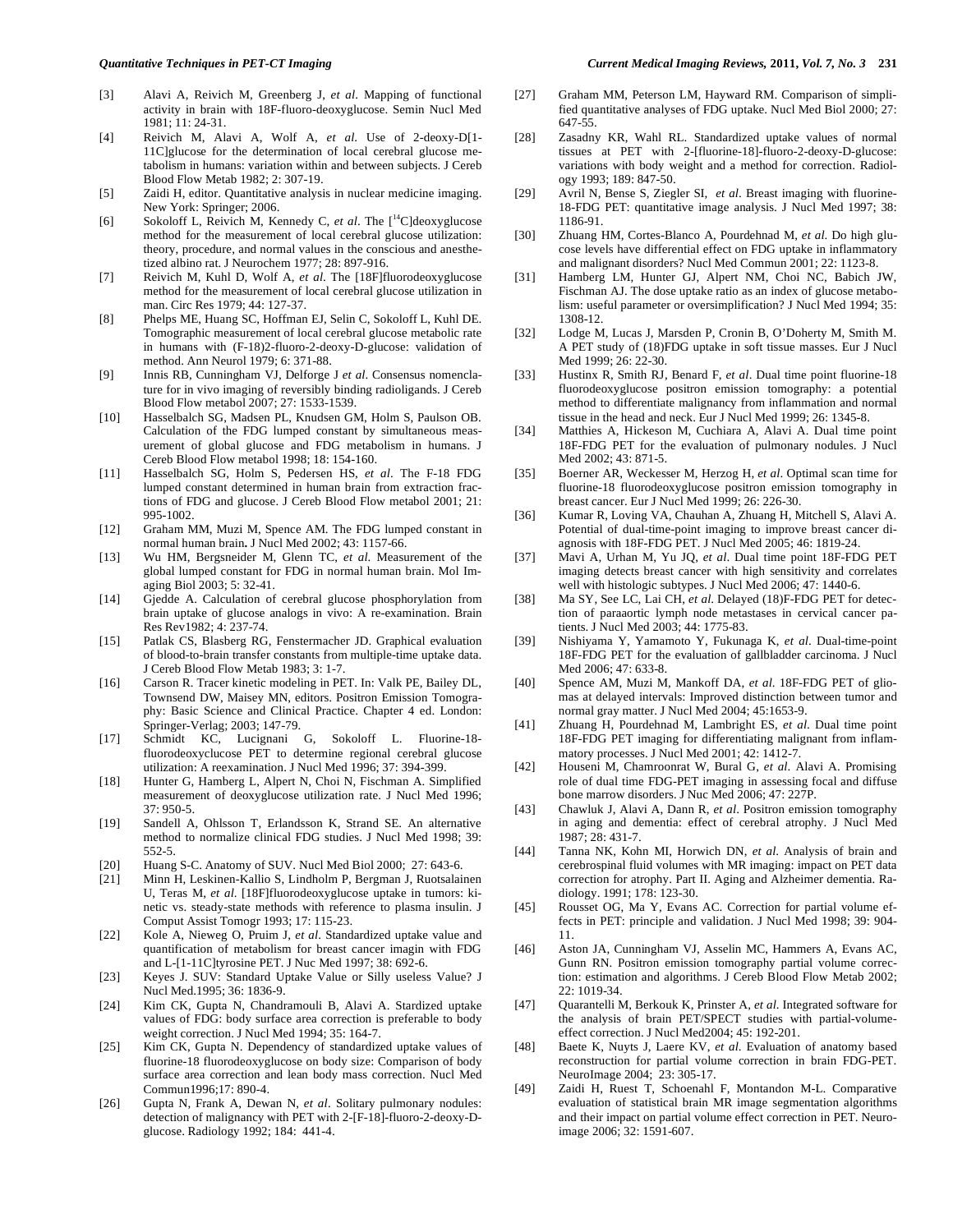- [50] Soret M, Bacharach SL, Buvat I. Partial-volume effect in PET tumor imaging. J Nucl Med 2007; 48: 932-45.
- [51] Zaidi H, Alavi A. Current trends in PET and combined (PET/CT and PET/MR) systems design. PET Clinics 2007; 2: 109-23.
- [52] Weber W, Young C, Abdel-Dayem HM, *et al*. Assessment of pulmonary lesions with 18F-fluorodeoxyglucose positron imaging using coincidence mode gamma cameras. J Nucl Med 1999; 40: 574- 8.
- [53] Rousset O, Rahmim A, Alavi A, Zaidi H. Partial volume correction strategies in PET. PET Clinics 2007; 2: 235-49.
- [54] Hickeson M, Yun M, Matthies A, *et al*. Use of a corrected standardized uptake value based on the lesion size on CT permits accurate characterization of lung nodules on FDG-PET. Eur J Nucl Med Mol Imaging 2002; 29: 1639-47.
- [55] Lubberink M, Tolmachev V, Widstrom C, Bruskin A, Lundqvist H, Westlin JE. 110mIn-DTPA-D-Phe1-octreotide for imaging of neuroendocrine tumors with PET. J Nucl Med 2002; 43: 1391-7.
- [56] Muller-Gartner HW, Links JM, Prince JL, *et al*. Measurement of radiotracer concentration in brain gray matter using positron emission tomography: MRI-based correction for partial volume effects. J Cereb Blood Flow Metab 1992; 12: 571-83.
- [57] Meltzer CC, Zubieta JK, Links JM, Brakeman P, Stumpf MJ, Frost JJ. MR-based correction of brain PET measurements for heterogeneous gray matter radioactivity distribution. J Cereb Blood Flow Metab 1996; 16: 650-8.
- [58] Kohn MI, Tanna NK, Herman GT, *et al*. Analysis of brain and cerebrospinal fluid volumes with MR imaging. Part I. Methods, reliability, and validation. Radiology 1991; 178: 115-22.
- [59] Zhuge Y, Liu J, Udupa JK, Membership-based multiprotocol MR brain image segmentation. Medical Imaging 2003: Image Processing; 2003 2003/05/16/; San Diego, CA, USA. vol. 5032; pp 1572- 9.
- [60] Bural GG, Torigian DA, Chamroonrat W, *et al*. Quantitative assessment of the atherosclerotic burden of the aorta by combined FDG-PET and CT image analysis: a new concept. Nucl Med Biol 2006; 33: 1037-43.
- [61] Basu S, Zaidi H, Houseni M, *et al*. Novel quantitative techniques for assessing regional and global function and structure based on modern imaging modalities: Implications for normal variation, aging and diseased states. Sem Nucl Med 2007; 37: 223-39.
- [62] Bural G, Torigian D, Burke A, *et al*. Quantitative assessment of the hepatic metabolic volume product in patients with diffuse hepatic steatosis and normal controls through use of FDG-PET and MR imaging: A novel concept. Mol Imaging Biol 2009; 12: 233-9.
- [63] Berkowitz A, Basu S, Srinivas S, Sankaran S, Schuster S, Alavi A. Determination of whole-body metabolic burden as a quantitative measure of disease activity in lymphoma: a novel approach with fluorodeoxyglucose-PET. Nucl Med Commun 2008; 29: 521-6.
- [64] Larson SM, Erdi Y, Akhurst T, *et al*. Tumor treatment response based on visual and quantitative changes in global tumor glycolysis using PET-FDG imaging. The visual response score and the change in total lesion glycolysis. Clin Positron Imaging 1999; 2: 159-71.
- [65] Pham DL, Xu C, Prince JL. A survey of currents methods in medical image segmentation. Annual Reviews 2000; 2: 315-37.
- [66] van Baardwijk A, Baumert BG, Bosmans G, van Kroonenburgh M, Stroobants S, Gregoire V, *et al*. The current status of FDG-PET in tumour volume definition in radiotherapy treatment planning. Cancer Treat Rev 2006; 32: 245-60.
- [67] Zaidi H, Vees H, Wissmeyer M. Molecular PET/CT imagingguided radiation therapy treatment planning. Acad Radiol 2009; 16: 1108-33**.**
- [68] Francis RJ, Byrne MJ, van der Schaaf AA, *et al*. Early prediction of response to chemotherapy and survival in malignant pleural mesothelioma using a novel semiautomated 3-dimensional volumebased analysis of serial 18F-FDG PET scans. J Nucl Med 2007; 48: 1449-58.
- [69] Green A, Francis R, Baig S, Begent R. Semiautomatic volume of interest drawing for 18F-FDG image analysis - method and preliminary results. Eur J Nuc Med Mol Imaging [10.1007/s00259- 007-0602-3]. 2008; 35: 393-406.
- [70] Behloul F, Lelieveldt BP, Boudraa A, Janier MF, Revel D, Reiber JH. Neuro-fuzzy systems for computer-aided myocardial viability assessment. IEEE Trans Med Imaging 2001; 20:1302-13.
- [71] Slomka PJ, Radau P, Hurwitz GA, Dey D. Automated threedimensional quantification of myocardial perfusion and brain SPECT. Comput Med Imaging Graph 2001; 25: 153-64.
- [72] Wong K-P, Dagan F, Meikle SR, Fulham MJ. Segmentation of dynamic PET images using cluster analysis. IEEE Trans Nucl Sci 2002; 49: 200-7.
- [73] Bentourkia Mh. A flexible image segmentation prior to parametric estimation. Comput Med Imaging Graph 2001; 25: 501-6.
- [74] Boudraa A, Cexus J-C, Zaidi H. Functional segmentation of dynamic nuclear medicine images by cross-PsiB energy operator. Comput Meth Prog Biomed 2006; 84: 148-54.
- [75] Zaidi H, Hasegawa BH. Determination of the attenuation map in emission tomography. J Nucl Med 2003; 44: 291-315.
- [76] Zaidi H, Xu XG. Computational anthropomorphic models of the human anatomy: The path to realistic Monte Carlo modeling in medical imaging. Annu Rev Biomed Eng 2007; 9: 471-500.
- [77] Udupa JK, Odhner D, Samarasekera S, *et al*. 3DVIEWNIX: an open, transportable, multidimensional, multimodality, multiparametric imaging software system. Medical Imaging 1994: Image Capture, Formatting, and Display; 1994 1994/05/01/; Newport Beach, CA, USA. vol. 2164; pp. 58-73.
- [78] Thireou T, Kontaxakis G, Strauss LG, Dimitrakopoulou-Strauss A, Pavlopoulos S, Santos A. Feasibility study of the use of similarity maps in the evaluation of oncological dynamic positron emission tomography images. Med Biol Eng Comput 2005; 43: 23-32.'
- [79] Frouin V, Comtat C, Reilhac A, Gregoire M-C. Correction of partial volume effect for PET striatal imaging: fast implementation and study of robustness. J Nucl Med 2002; 43: 1715-26.
- [80] Schlemmer HP, Pichler BJ, Schmand M, \*et al*. Simultaneous MR/PET imaging of the human brain: feasibility study. Radiology 2008; 248: 1028-35.
- [81] Zaidi H. Is MRI-guided attenuation correction a viable option for dual-modality PET/MR imaging? Radiology 2007; 244: 639-42.
- [82] Hofmann M, Pichler B, Schölkopf B, Beyer T. Towards quantitative PET/MRI: a review of MR-based attenuation correction techniques. Eur J Nuc Med Mol Imaging 2009; 36: 93-104.
- [83] Paulino AC, Thorstad WL, Fox T. Role of fusion in radiotherapy treatment planning. Semin Nucl Med 2003; 33: 238-43.
- [84] Zaidi H, El Naqa I. PET-guided delineation of radiation therapy treatment volumes: A survey of image segmentation techniques. 2010; 37: 2165-87.
- [85] Montgomery D, Amira A, Zaidi H. Fully automated segmentation of oncological PET volumes using a combined multiscale and statistical model. Med Phys 2007; 34: 722-36.
- [86] Hatt M, Cheze le Rest C, Turzo A, Roux C, Visvikis D. A fuzzy locally adaptive Bayesian segmentation approach for volume determination in PET. IEEE Trans Med Imaging 2009; 28: 881-93.
- [87] Vees H, Senthamizhchelvan S, Miralbell R, Weber D, Ratib O, Zaidi H. Assessment of various strategies for 18F-FET PET-guided delineation of target volumes in high-grade glioma patients. Eur J Nucl Med Mol Imaging 2009; 36: 182-93.
- [88] Belhassen S, Llina Fuentes CS, Dekker A, De Ruysscher D, Ratib O, Zaidi H. Comparative methods for 18F-FDG PET-based delineation of target volumes in non-small-cell lung cancer [abstract]. J Nucl Med 2009; 50:27P.
- [89] Daisne JF, Sibomana M, Bol A, Doumont T, Lonneux M, Gregoire V. Tri-dimensional automatic segmentation of PET volumes based on measured source-to-background ratios: influence of reconstruction algorithms. Radiother Oncol 2003; 69: 247-50.
- [90] Graves EE, Quon A, Loo BW, Jr. RT\_Image: an open-source tool for investigating PET in radiation oncology. Technol Cancer Res Treat 2007; 6: 111-21.
- [91] Black QC, Grills IS, Kestin LL, *et al*. Defining a radiotherapy target with positron emission tomography. Int J Radiat Oncol Biol Phys 2004; 60: 1272-82.
- [92] Nestle U, Kremp S, Schaefer-Schuler A, S *et al*. Comparison of different methods for delineation of 18F-FDG PET-positive tissue for target volume definition in radiotherapy of patients with non-Small cell lung cancer. J Nucl Med 2005; 46: 1342-8.
- [93] Boudraa AE, Champier J, Cinotti L, Bordet JC, Lavenne F, Mallet JJ. Delineation and quantitation of brain lesions by fuzzy clustering in positron emission tomography. Comput Med Imaging Graph 1996; 20: 31-41.
- [94] Belhassen S, Zaidi H "A novel fuzzy C-means algorithm for unsupervised heterogeneous tumor quantification in PET" Med Phys 2010; 37: 1309-24.
- [95] Basu S, Alavi A. Defining co-related parameters between 'metabolic' flare and 'clinical', 'biochemical', and 'osteoblastic' flare and